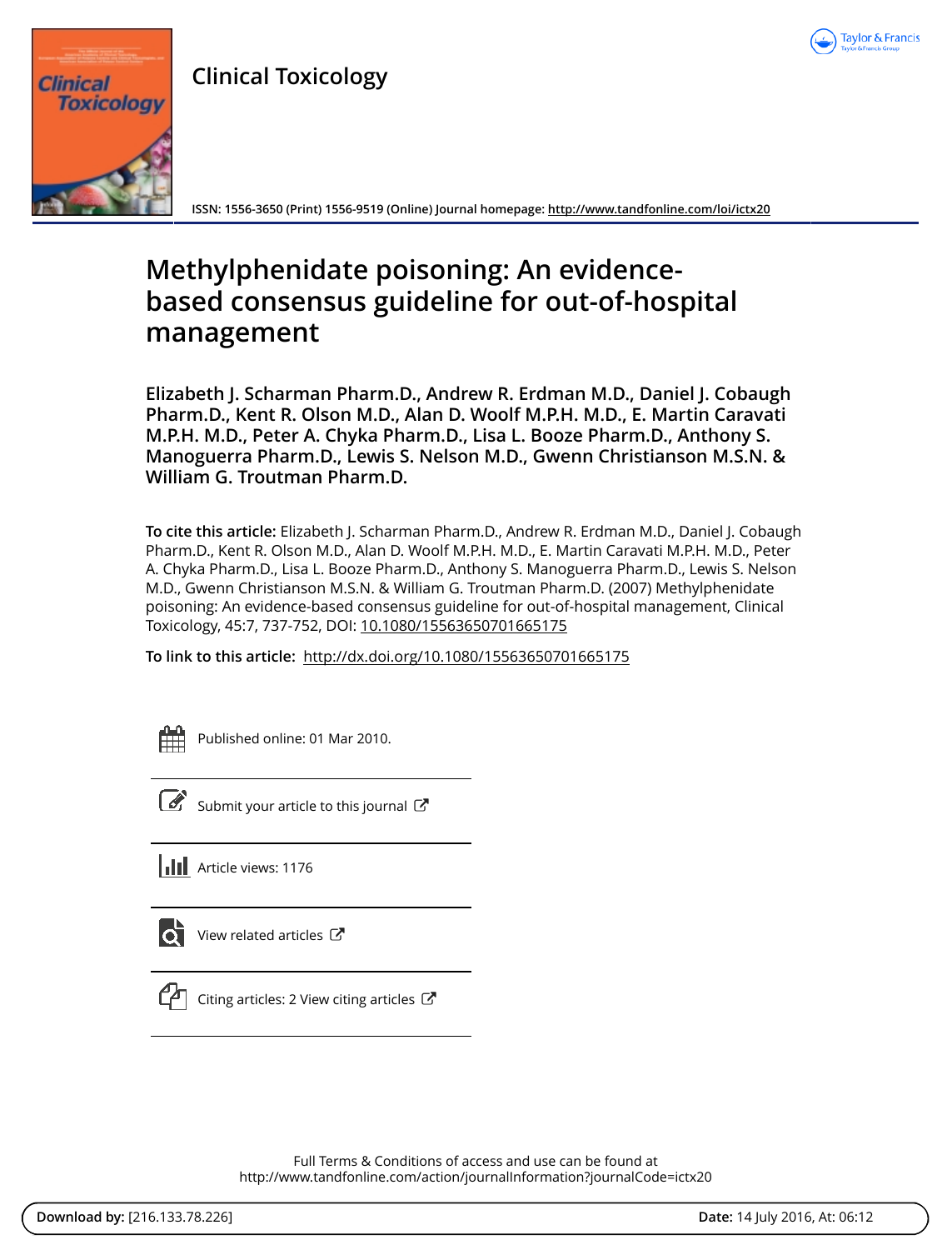PRACTICE GUIDELINE

# Methylphenidate poisoning: An evidence-based consensus guideline for out-of-hospital management\*

ELIZABETH J. SCHARMAN, PHARM.D., ANDREW R. ERDMAN, M.D., DANIEL J. COBAUGH, PHARM.D., KENT R. OLSON, M.D., ALAN D. WOOLF, M.D., M.P.H., E. MARTIN CARAVATI, M.D., M.P.H., PETER A. CHYKA, PHARM.D., LISA L. BOOZE, PHARM.D., ANTHONY S. MANOGUERRA, PHARM.D., LEWIS S. NELSON, M.D., GWENN CHRISTIANSON, M.S.N., and WILLIAM G. TROUTMAN, PHARM.D.

*American Association of Poison Control Centers, Washington, District of Columbia, USA*

A review of US poison center data for 2004 showed over 8,000 ingestions of methylphenidate. A guideline that determines the conditions for emergency department referral and prehospital care could potentially optimize patient outcome, avoid unnecessary emergency department visits, reduce health care costs, and reduce life disruption for patients and caregivers. An evidence-based expert consensus process was used to create the guideline. Relevant articles were abstracted by a trained physician researcher. The first draft of the guideline was created by the lead author. The entire panel discussed and refined the guideline before distribution to secondary reviewers for comment. The panel then made changes based on the secondary review comments. The objective of this guideline is to assist poison center personnel in the appropriate out-of-hospital triage and initial out-of-hospital management of patients with suspected ingestions of methylphenidate by 1) describing the process by which a specialist in poison information should evaluate an exposure to methylphenidate, 2) identifying the key decision elements in managing cases of methylphenidate ingestion, 3) providing clear and practical recommendations that reflect the current state of knowledge, and 4) identifying needs for research. This review focuses on the ingestion of more than a single therapeutic dose of methylphenidate and the effects of an overdose and is based on an assessment of current scientific and clinical information. The expert consensus panel recognizes that specific patient care decisions may be at variance with this guideline and are the prerogative of the patient and the health professionals providing care, considering all of the circumstances involved. This guideline does not substitute for clinical judgment. Recommendations are in chronological order of likely clinical use. The grade of recommendation is in parentheses. 1) All patients with suicidal intent, intentional abuse, or in cases in which a malicious intent is suspected (e.g., child abuse or neglect) should be referred to an emergency department (Grade D). 2) In patients without evidence of self-harm, abuse, or malicious intent, poison center personnel should elicit additional information including the time of the ingestion, the precise dose ingested, and the presence of co-ingestants (Grade D). 3) Patients who are chronically taking a monoamine oxidase inhibitor and who have ingested any amount of methylphenidate require referral to an emergency department (Grade D). 4) Patients experiencing any changes in behavior other than mild stimulation or agitation should be referred to an emergency department. Examples of moderate to severe symptoms that warrant referral include moderate-to-severe agitation, hallucinations, abnormal muscle movements, headache, chest pain, loss of consciousness, or convulsions (Grade D). 5) For patients referred to an emergency department, transportation via ambulance should be considered based on several factors including the condition of the patient and the length of time it will take for the patient to arrive at the emergency department (Grade D). 6) If the patient has no symptoms, and more than 3 hours have elapsed between the time of ingestion and the call to the poison center, referral to an emergency department is not recommended (Grade D). 7) Patients with acute or acute-on-chronic ingestions of less than a toxic dose (see recommendations 8, 9, and 10) or chronic exposures to methylphenidate with no or mild symptoms can be observed at home with instructions to call the poison center back if symptoms develop or worsen. For acute-on-chronic ingestions, the caller should be instructed not to administer methylphenidate to the patient for the next 24 hours. The poison center should consider making a follow-up call at approximately 3 hours after ingestion (Grade D). 8) Patients who ingest more than 2 mg/kg or 60 mg, whichever is less, of an immediate-release formulation (or the equivalent amount of a modified-release formulation that has been chewed) should be referred to an emergency department (Grade C). 9) If a patch has been swallowed, consider the entire contents of the patch (not just the labeled dose of the patch) to have been ingested. Patients who ingest more than 2 mg/kg or 60 mg, whichever is less should be referred to an emergency department. If it is known that the patch has been chewed only briefly, and the patch remains intact, significant toxicity is unlikely and emergency department referral is not necessary (Grade D). 10) Patients who ingest more than 4 mg/kg or 120 mg, whichever is less, of an

\*Guidelines for the Management of Poisoning, supported in full by Cooperative Agreement 8 U4BHS00084 between the American Association of Poison Control Centers and the Health Resources and Services Administration, Department of Health and Human Services. Address correspondence to American Association of Poison Control Centers, 3201 New Mexico Avenue NW, Suite 330, Washington,

Received 9 February 2007; accepted 9 February 2007.

DC 20016, USA. E-mail: info@aapcc.org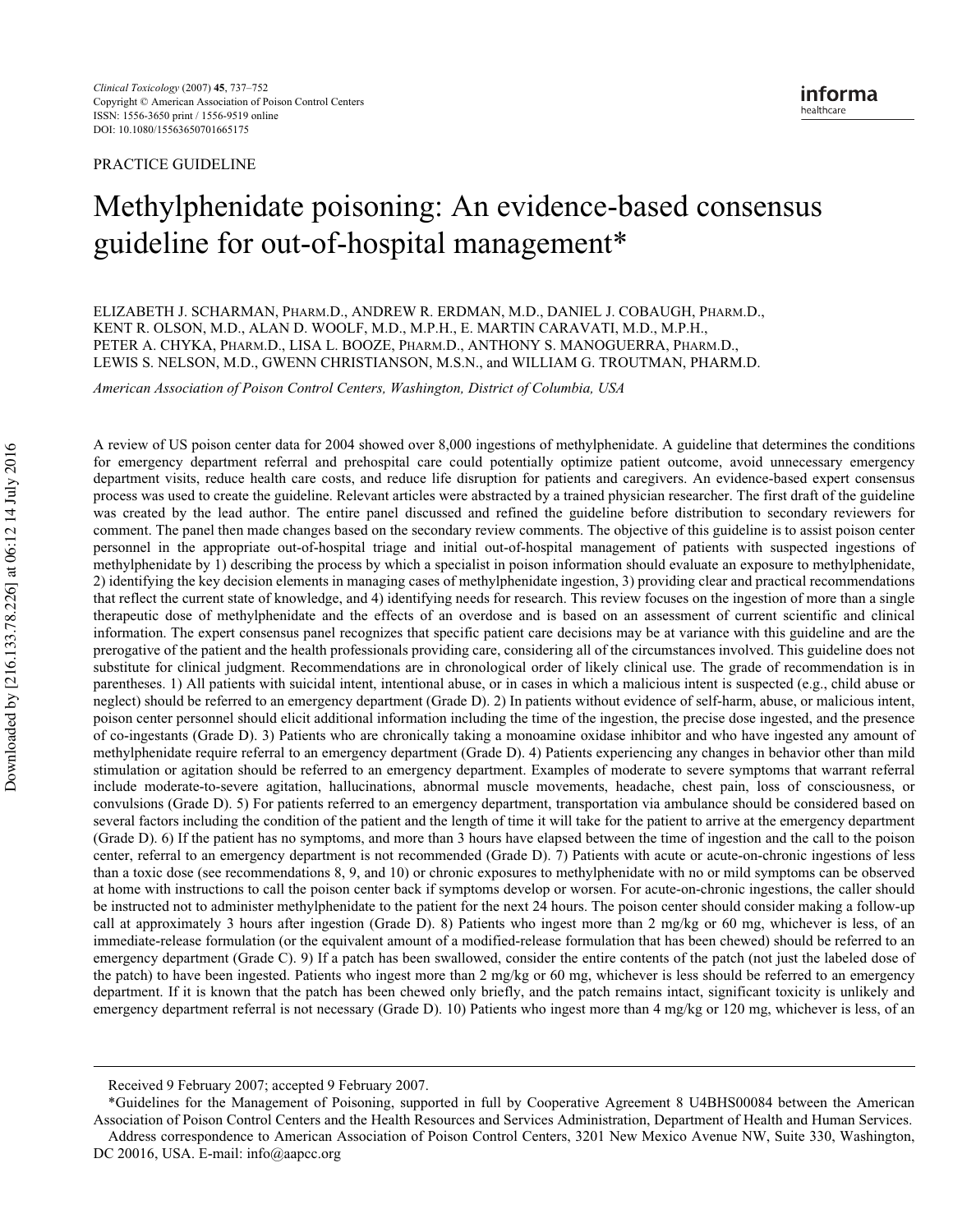intact modified-release formulation should be referred to an emergency department (Grade D). 11) For oral exposures, do not induce emesis (Grade D). 12) Pre-hospital activated charcoal administration, if available, should only be carried out by health professionals and only if no contraindications are present. Do not delay transportation in order to administer activate charcoal (Grade D). 13) Benzodiazepines can be administered by EMS personnel if agitation, dystonia, or convulsions are present and if authorized by EMS medical direction expressed by written treatment protocol or policy or direct medical oversight (Grade C). 14) Standard advanced cardiac life support (ACLS) measures should be administered by EMS personnel if respiratory arrest, cardiac dysrhythmias, or cardiac arrest are present and if authorized by EMS medical direction expressed by written treatment protocol or policy or direct medical oversight (Grade C).

**Keywords** Methylphenidate/poisoning; Poison control centers/standards; Practice guidelines

# **Introduction**

#### *Scope of the problem and importance of the guideline*

The majority of children with attention deficit hyperactivity disorder (ADHD) who are treated pharmacologically receive stimulant medication; methylphenidate is the most commonly prescribed stimulant (1). The use of methylphenidate has increased substantially in the US since its approval by the Food and Drug Administration in 1955. Between 1987 and 1996, the proportion of US children up to 18 years of age receiving stimulant medications increased from 0.6 to 2.4% (2). In 2002, 2.9% of children up to 18 years of age, an estimated 2.2 million children, were taking stimulant medications, including 4.8% of those 6–12 years of age (3). In those 19 years of age and older, the use of medications that are prescribed for ADHD rose by 90% between 2002 and 2005 (4).

In 2004, poison centers in the US reported 8,336 human ingestions of methylphenidate to the Toxic Exposure Surveillance System (TESS) of the American Association of Poison Control Centers. Of these, 6,035 (72%) were unintentional and 1593 (19%) involved children less than 6 years of age. A total of 940 cases (11%) resulted in moderate toxicity and 73 (0.9%) resulted in major toxicity (5). An analysis of cases reported to TESS between 2000 and 2005 involving children less than 6 years of age found that 460 of 7,833 (5.9%) resulted in moderate effects and 13 (0.2%) resulted in major effects. Between 2000 and 2005, there were only two deaths (17 and 52 years of age), both following abuse of the drug, reported to TESS with methylphenidate as the primary substance.

It is notable that, despite methylphenidate's popularity, only three poison centers reported having methylphenidate guidelines (Table 1). Twelve other centers reported having no guideline for methylphenidate. The other poison centers did not respond to the request for guidelines.

# *Background on methylphenidate*

Methylphenidate is a Schedule II controlled substance approved for the treatment of ADHD and narcolepsy. It also has unlabeled uses in the treatment of depression and to enhance the therapeutic effects of opiates (6).

**Table 1.** Methylphenidate guidelines used by three US poison centers, 2006

|   | Poison center      |                                                          |
|---|--------------------|----------------------------------------------------------|
| A | If $\leq 6$ years: | $\leq$ 2 mg/kg rarely causes serious toxicity            |
|   | $0-5$ years:       | up to 40 mg well tolerated                               |
|   | $6-12$ years:      | up to 80 mg well tolerated                               |
| B | If $\leq 6$ years: | refer to emergency department if $>2$ mg/kg              |
|   | $<60$ kg:          | $>1$ mg/kg refer to ED                                   |
|   | $≥60$ kg:          | $>60$ mg refer to ED                                     |
|   |                    | If child's own medication, can observe one extra dose at |
|   | home               |                                                          |
|   |                    |                                                          |

#### *Pharmacology*

It is postulated that methylphenidate's mechanism of action involves increasing dopamine via blockade of dopamine transporters (7). Modulation of norepinephrine may also play a role (8).

#### *Effects following overdose*

The manifestations of methylphenidate toxicity are consistent with those of typical sympathomimetic agents. Effects include varying degrees of psychiatric or neurological effects (e.g., headache, CNS excitation or depression, abnormal movements or rigidity, changes in mood or behavior, hallucinations, paranoia), cardiovascular effects (e.g., hypertension, tachycardia, chest pain), and occasionally gastrointestinal effects (e.g., vomiting, abdominal pain) or various laboratory abnormalities (e.g., elevated serum transaminases or creatine kinase, thrombocytopenia). In some cases, hyperthermia, dysrhythmias, and seizures have been reported (9,10).

#### *Adverse reactions*

With therapeutic use, suppressed appetite, insomnia, headaches, abdominal pain, nausea, and irritability are common adverse effects  $(1,9,11)$ . In a study of 47 children aged 5–16 years, Stein et al. (12) found that insomnia and decreased appetite increased in frequency with increasing dose; other adverse effects were not dose related. Additional adverse events unique to chronic therapeutic dosing include weight loss, growth retardation, and perseveration. In addition, methylphenidate can unmask tics in those with Tourette's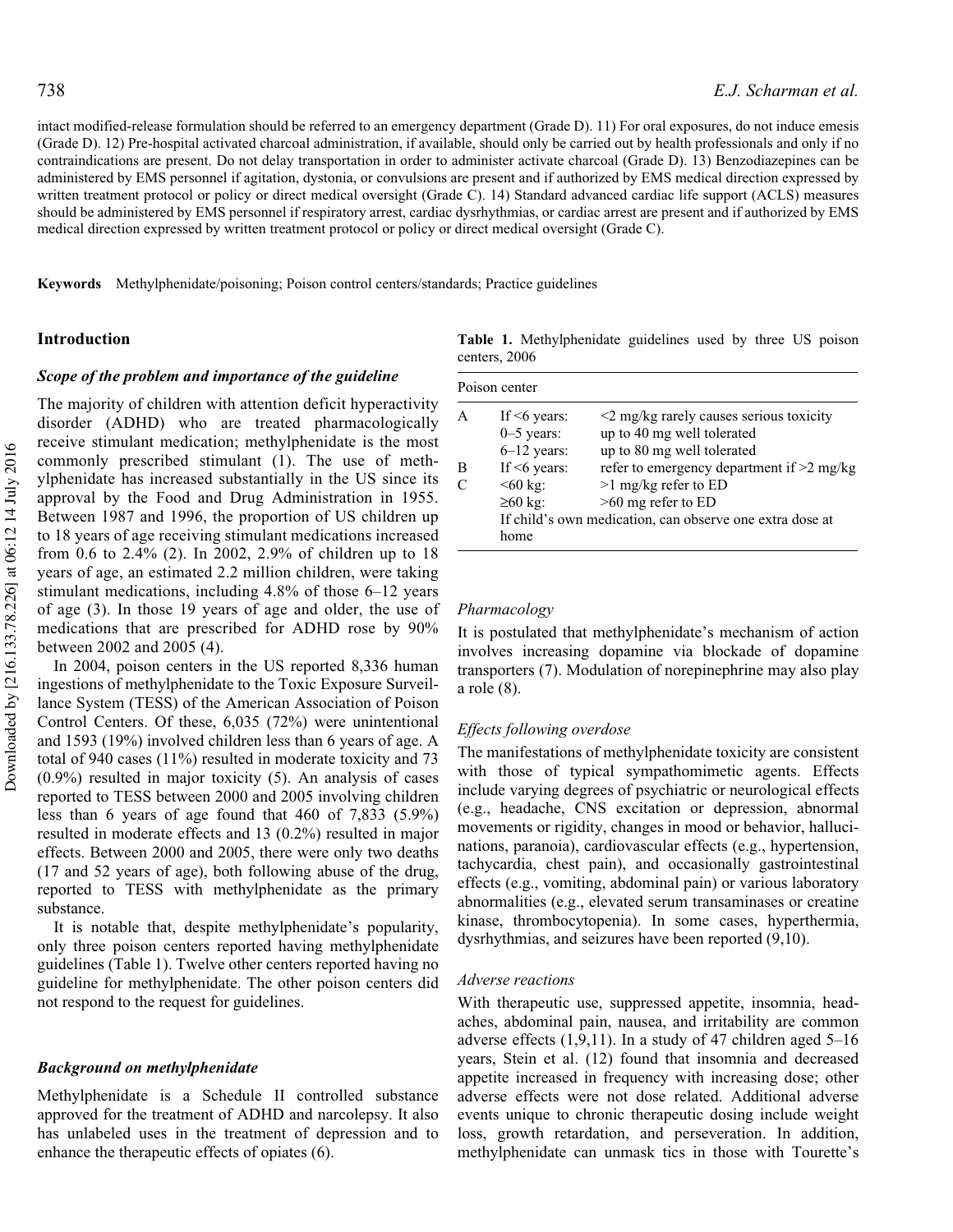syndrome and has been reported to cause hallucinations (9,13). Methylphenidate administration has resulted in an allergic reaction with first-time dosing (14). It is not clear that methylphenidate increases the seizure risk in patients with ADHD who do not have a seizure disorder, and the drug has been used therapeutically in patients with epilepsy without evidence that it lowers the seizure threshold (15,16). New "black-box" warnings address concerns about cardiovascular risk secondary to increases in heart rate and blood pressure documented during chronic use (17). Any further discussion of the risks associated with therapeutic use is beyond the scope of this guideline.

# *Pharmacokinetics*

Formulations for oral methylphenidate include immediate-release (IR), extended-release (ER) and sustainedrelease (SR), controlled-release osmotic pressure delivery system (OROS), controlled delivery (CD), and LA (extended-release Spheroidal Oral Drug Absorption System). Methylphenidate is also available as a transdermal patch. The patch is designed to be worn 9 hours each day. See Table 2 for a pharmacokinetic comparison of the

various products. For the modified-release formulations, crushing or chewing of the tablets destroys the products' modified-release properties. The capsules retain their modified-release properties if opened but not if the beads are crushed.

Methylphenidate demonstrates large pharmacokinetic variability between individuals and in relationships between plasma concentrations and effects (18–21). In one study, the drug displayed nonlinear pharmacokinetics at high doses (20). Metabolism is predominately by de-esterification with 10–20% being metabolized by the hepatic microsomal oxidase system. Its major metabolite, ritalinic acid, is inactive (19,20).

Methylphenidate (d,l-*threo*-methylphenidate) is a racemic mixture of d-methylphenidate and l-methylphenidate. A product approved in November 2001, dexmethylphenidate (Focalin), is the d-*threo* enantiomer of methylphenidate. Dexmethylphenidate and methylphenidate have similar therapeutic properties; dexmethylphenidate is absorbed more completely than methylphenidate (22). Although dexmethylphenidate is described as twice as potent as methylphenidate, the maximum daily dose is not equal to one-half of the maximal daily dose of methylphenidate (20 mg maximum

#### **Table 2.** Methylphenidate dosage forms (6,79,80)

| Dosage form                        | Brand name $(s)$            | Strengths<br>available (mg) | Type of modified release                                                                  | Time to peak plasma<br>concentration                           | Duration<br>of action |
|------------------------------------|-----------------------------|-----------------------------|-------------------------------------------------------------------------------------------|----------------------------------------------------------------|-----------------------|
| Immediate-release<br>(IR) tablets  | Ritalin, Methylin           | 5, 10, 20                   | N/A                                                                                       | $1-3$ hr                                                       | $1-4$ hr              |
| Chewable tablets                   | Methylin                    | 2.5, 5, 10                  | N/A                                                                                       | $1-2$ hr                                                       |                       |
| Solution                           | Methylin                    | 5 or 10/5 mL                | N/A                                                                                       | $1-2$ hr                                                       |                       |
| ER tablets                         | Metadate ER.<br>Methylin ER | 10, 20                      | wax-matrix extended<br>release                                                            | 4.7 <sub>hr</sub>                                              | 8 hr                  |
| SR tablets                         | Ritalin-SR                  | 20                          | wax-matrix resin vehicle<br>sustained release                                             | 4.7 hr                                                         | 8 hr                  |
| OROS tablets*                      | Concerta                    | 27, 36, 54                  | initial dose $(22%)$<br>released in 1 hr.<br>remainder released over<br>$5-9$ hr          | 7.7 hr children<br>6.7 hr adults                               | 12 <sup>hr</sup>      |
| CD capsules                        | Metadate CD                 | 10, 20, 30                  | 30% immediate-release<br>beads, remainder<br>extended-release                             | 1st phase 1.5 hr<br>2nd phase 4.5 hr                           | 8 hr                  |
| LA capsules<br>$(SODAS^{\dagger})$ | Ritalin LA                  | 10, 20, 30, 40              | 50% immediate release,<br>remainder released 4 hr<br>later                                | 1st phase 2 hr, 2nd<br>phase 6.6 hr children;<br>5.5 hr adults | 8 hr                  |
| Patch                              | Daytrana                    | $10, 15, 20, 30^{\ddagger}$ | drug in acrylic adhesive<br>dispersed in silicone<br>adhesive patch worn 9 hr<br>each day |                                                                |                       |

\*OROS® = osmotic pressure delivery system, controlled release.

<sup>†</sup>SODAS<sup>®</sup> = spheroidal oral drug absorption system.

<sup>‡</sup> 10 mg patch contains 27.5 mg methylphenidate.

<sup>15</sup> mg patch contains 41.3 mg methylphenidate.

<sup>20</sup> mg patch contains 55 mg methylphenidate.

<sup>30</sup> mg patch contains 82.5 mg methylphenidate.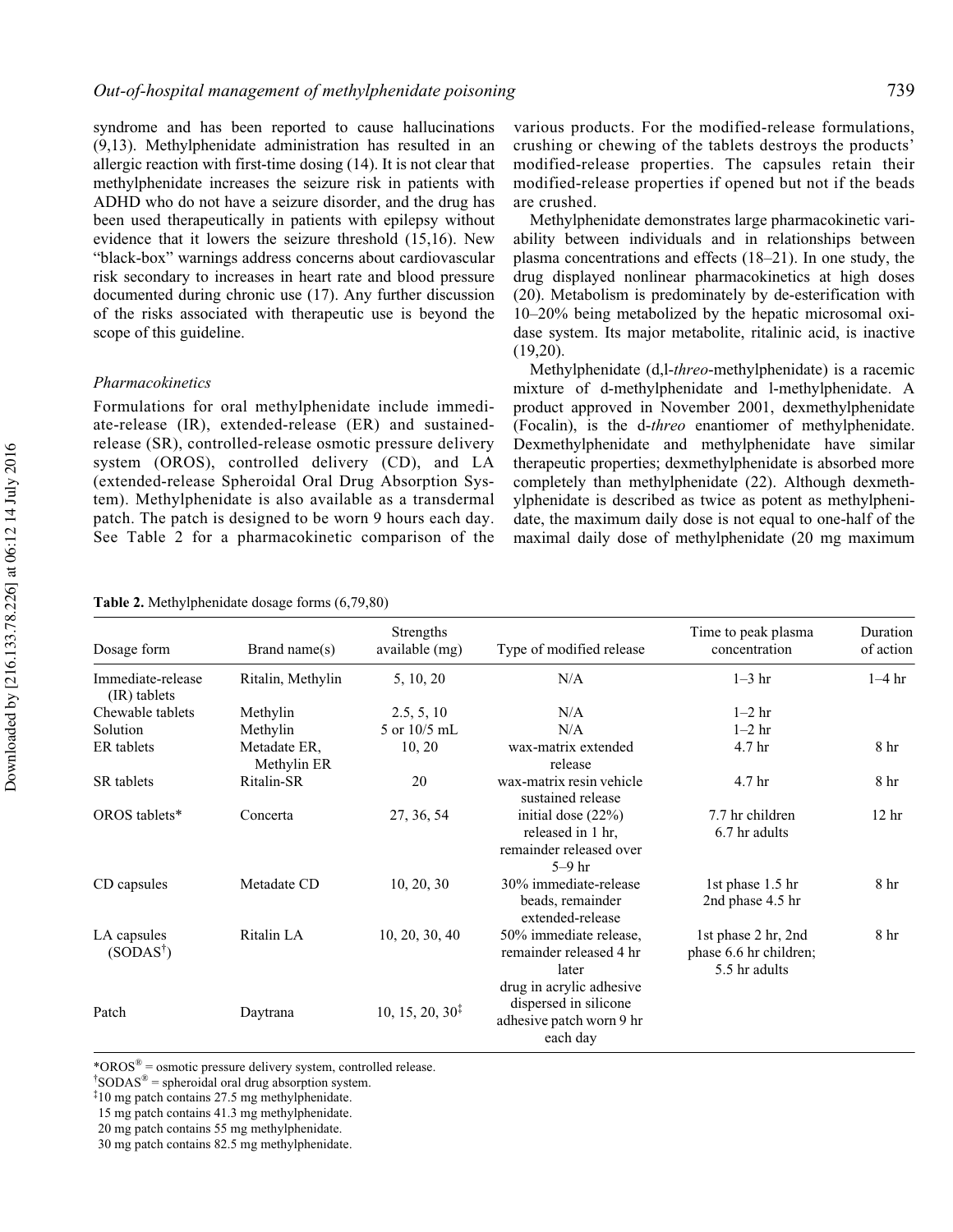daily dose compared to 60 mg maximum daily dose for methylphenidate). Due to the lack of toxicity information available for this product, it is not discussed further in this guideline.

#### *Drug interactions*

Multiple references state that hypertensive crisis might occur if methylphenidate is given with a monoamine oxidase inhibitor (23–25). However, there appears to have been only one published case (in 1964) documenting this reaction (26). In this case, the reaction (described as "hypertensive crisis and hyperventilation syndrome") was stated to occur 15 days after methylphenidate was initiated (7 days after hospital discharge) in a patient receiving tranylcypromine. The recorded blood pressure was 140/90 mmHg. It was not documented that food or other drug interactions were ruled out. Feinberg (27) published a literature review documenting the therapeutic use of methylphenidate and monoamine oxidase inhibitors. This review reported that initial dosages of 5 mg/day of methylphenidate have been utilized in combination with monoamine oxidase inhibitors without adverse effects but suggested that further studies were warranted.

The addition of methylphenidate to the regimens of two children taking valproic acid resulted in dyskinesia and bruxism. The reactions occurred after the second dose (10 mg) in a 4-year-old boy and after the first dose (5 mg) in a 6-yearold girl (28). A pharmacokinetic study in six human volunteers provided evidence that ethanol given with high doses of methylphenidate produces ethylphenidate as a metabolite, which might increase the potential for toxicity (29).

#### *Abuse potential*

Published research and case reports have documented the abuse potential of methylphenidate (8,10,30–35). Cases of methylphenidate abuse reported to poison centers in the US increased 7-fold between 1993 and 1999 (10). Routes of abuse include oral administration, nasal insufflation of crushed tablets, and parenteral administration of crushed tablets. Because the pharmacokinetics and subsequent pharmacodynamics of the latter two routes of administration differ markedly from oral ingestion, and because nasal insufflation and parenteral administration carry risks not associated with oral administration (e.g., talc emboli), only cases involving oral administration were considered in formulating this guideline. Problems unique to the abuse of the patch formulation have not yet been described in the literature.

#### **Definition of terms**

For the purpose of this guideline, two age groups are defined as either children less than 6 years of age or older children and adults. The older age group is more likely to attempt selfharm and to conceal an exposure. To be consistent with TESS definitions, acute exposures are defined as those occurring

over a period of up to 8 hours and chronic exposures are those that occur over a period of more than 8 hours. Acuteon-chronic exposure is an acute exposure in a patient who has already been exposed to methylphenidate for more than 8 hours.

# **Intended users of this guideline**

The intended users of this guideline are personnel in US poison centers. This guideline has been developed for the conditions prevalent in the US. While the toxicity of methylphenidate is not expected to vary in a clinically significant manner in other nations, the out-of-hospital conditions could be much different. This guideline should not be extrapolated to other settings unless it has been determined that the conditions assumed in this guideline are present.

This guideline also provides information for poison center staff members and researchers who wish to further develop the information base available for the development of guidelines for the out-of-hospital management of poisoning.

# **Objective of this guideline**

The objective of this guideline is to assist poison center personnel in the appropriate out-of-hospital triage and initial outof-hospital management of patients with suspected ingestions of methylphenidate by 1) describing the process by which a specialist in poison information should evaluate an exposure to methylphenidate, 2) identifying the key decision elements in managing cases of methylphenidate ingestion, 3) providing clear and practical recommendations that reflect the current state of knowledge, and 4) identifying needs for research.

This guideline applies to ingestion of methylphenidate alone. Ingestion of additional substances could require different referral and management recommendations depending on the combined toxicities of the substances. This review focuses on the ingestion of more than a single therapeutic dose and the effects of an overdose. Although therapeutic use of methylphenidate can sometimes cause adverse effects in adults and children—some idiosyncratic and some dosedependent—these cases are not considered.

This guideline is based on an assessment of current scientific and clinical information. The expert consensus panel recognizes that specific patient care decisions may be at variance with this guideline and are the prerogative of the patient and the health professionals providing care, considering all of the circumstances involved. This guideline does not substitute for clinical judgment.

## **Methodology**

The methodology used for the preparation of this guideline was developed after reviewing the key elements of practice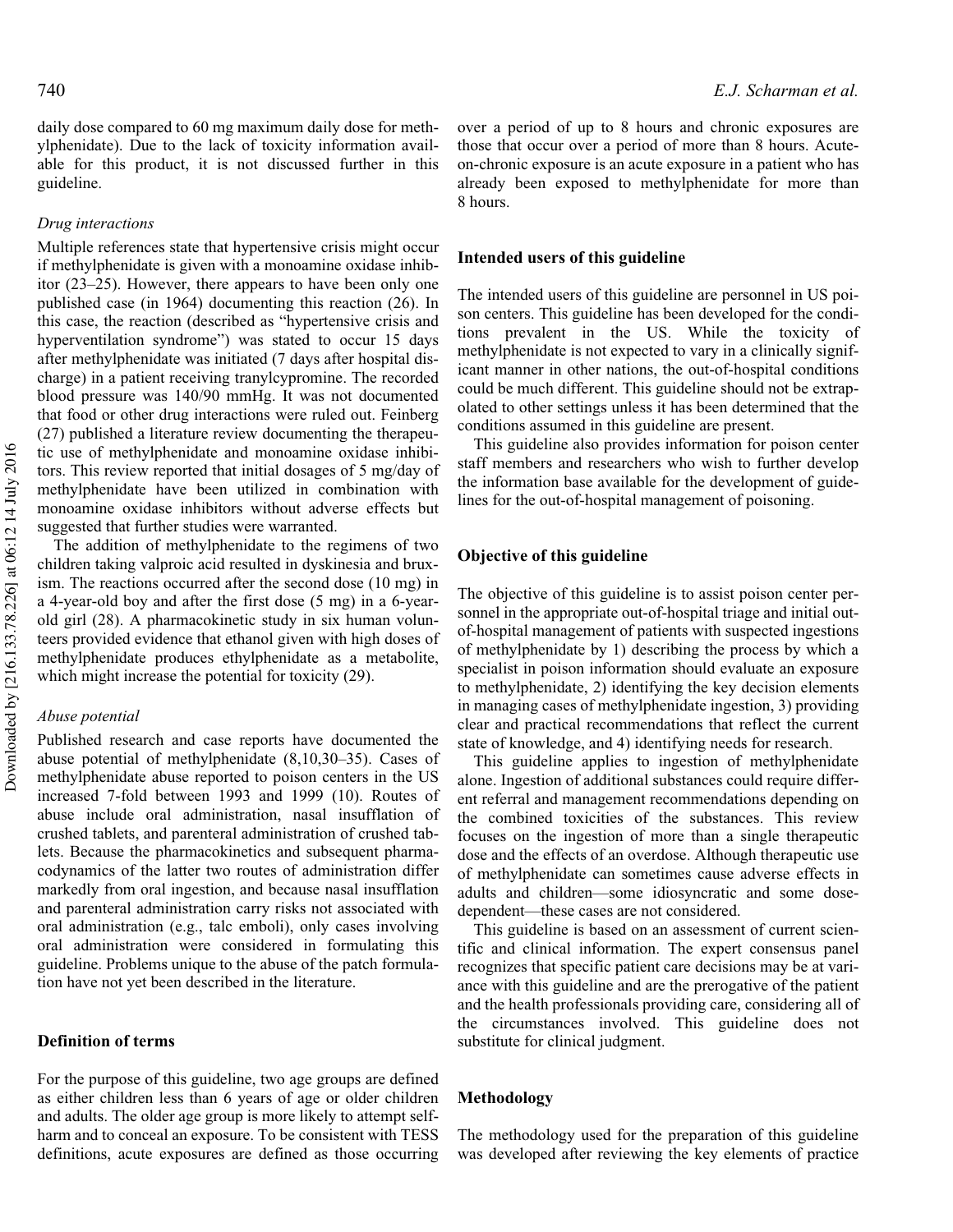guidelines (36,37). An expert consensus panel was established to develop the guideline (Appendix 1). The American Association of Poison Control Centers (AAPCC), the American Academy of Clinical Toxicology (AACT), and the American College of Medical Toxicology (ACMT) appointed members of their organizations to serve as panel members. To serve on the expert consensus panel, an individual had to have an exceptional record in clinical care and scientific research in toxicology, board certification as a clinical or medical toxicologist, significant US poison center experience, and be an opinion leader with broad esteem. Two specialists in poison information were included as full panel members to provide the viewpoint of the end-users of the guideline.

## *Search strategy*

Literature searches for relevant articles were performed by a single investigator. The National Library of Medicine's PubMed database was searched (through March 2006) using methylphenidate as a MeSH term with the subheadings poisoning (po) or toxicity (to), limited to humans. The PubMed database was further searched using methylphenidate as a textword (title, abstract, MeSH term, CAS registry) plus either poison\* or overdos\* or intox\*, or toxic\* limited to humans. This process was repeated in International Pharmaceutical Abstracts (1970–March 2006, excluding abstracts of meeting presentations), Science Citation Index (1977–March 2006), Database of Abstracts of Reviews of Effects (accessed March 2006), Cochrane Database of Systematic Reviews (accessed March 2006), and Cochrane Central Register of Controlled Trials (accessed March 2006). Reactions (1980– March 2006), the methylphenidate poisoning management in Poisindex, and the bibliographies of recovered articles were reviewed to identify previously undiscovered articles. Furthermore, NACCT abstracts published in the Journal of Toxicology Clinical Toxicology (1995–2004) and Clinical Toxicology (2005) were reviewed for original human data.

Five major toxicology textbooks were reviewed for recommendations on the management of methylphenidate poisonings and for citations of additional articles with original human data in the chapter bibliographies. The Toxic Exposure Surveillance System (TESS) maintained by the American Association of Poison Control Centers was searched for deaths resulting from unintentional methylphenidate poisoning. These cases were abstracted for review by panel members. All US poison control centers were surveyed in 2006 to ascertain their out-of-hospital management and triage practices for methylphenidate poisonings.

#### *Criteria used to identify applicable studies*

The recovered citations were entered into an EndNote library and duplicate entries were eliminated. The abstracts of these articles were reviewed, searching specifically for those that dealt with estimations of doses with or without subsequent signs or symptoms of toxicity and management techniques that might be suitable for out-of-hospital use (e.g., gastrointestinal decontamination). Articles that did not meet either of the preceding criteria, did not add new data (e.g., reviews, editorials), or that exclusively described inpatientonly procedures (e.g., dialysis) were excluded.

#### *Data extraction process*

All articles that were retrieved from the original search were reviewed by a single trained physician abstractor. The complete papers were reviewed for original human data regarding the toxic effects of methylphenidate or original human data directly relevant to the out-of-hospital management of patients with methylphenidate toxicity or overdose. Relevant data (e.g., dose, effects, time of onset of effects, therapeutic interventions or decontamination measures provided, efficacy or results of any interventions, and overall patient outcome) were compiled into a table and a brief description of each article was written. This evidence table is available at http://www.aapcc.org/DiscGuidelines/methylphenidate%20 evidence table%202006-7-4.pdf. The table of all abstracted articles was then forwarded to the panel members for review and consideration in developing the guideline. Efforts were made to locate foreign language articles and have their crucial information extracted, translated, and tabulated. A written summary of the data was created and distributed by the abstractor. Copies of all of the abstracted articles were made available for reading by the panel members on a secure AAPCC website.

#### *Criteria used to assign levels of evidence*

The articles were assigned level-of-evidence scores based on the Grades of Recommendation table developed by the Centre for Evidence-Based Medicine at Oxford University (Appendix 2). Single case reports and case series were classified as level 4.

#### *Guideline writing and review*

A draft guideline was prepared by the lead author (listed first). The draft was submitted to the expert consensus panel for comment. Using a modified Delphi process, comments from the expert consensus panel members were collected, copied into a table of comments, and submitted to the lead author for response. The lead author responded to each comment in the table and, when appropriate, the guideline draft was modified to incorporate changes suggested by the panel. The revised guideline draft was again reviewed by the panel and, if there was no strong objection by any panelist to any of the changes made by the lead author, the draft was prepared for the external review process. External review of the second draft was conducted by distributing it electronically to AAPCC, AACT, and ACMT members and the secondary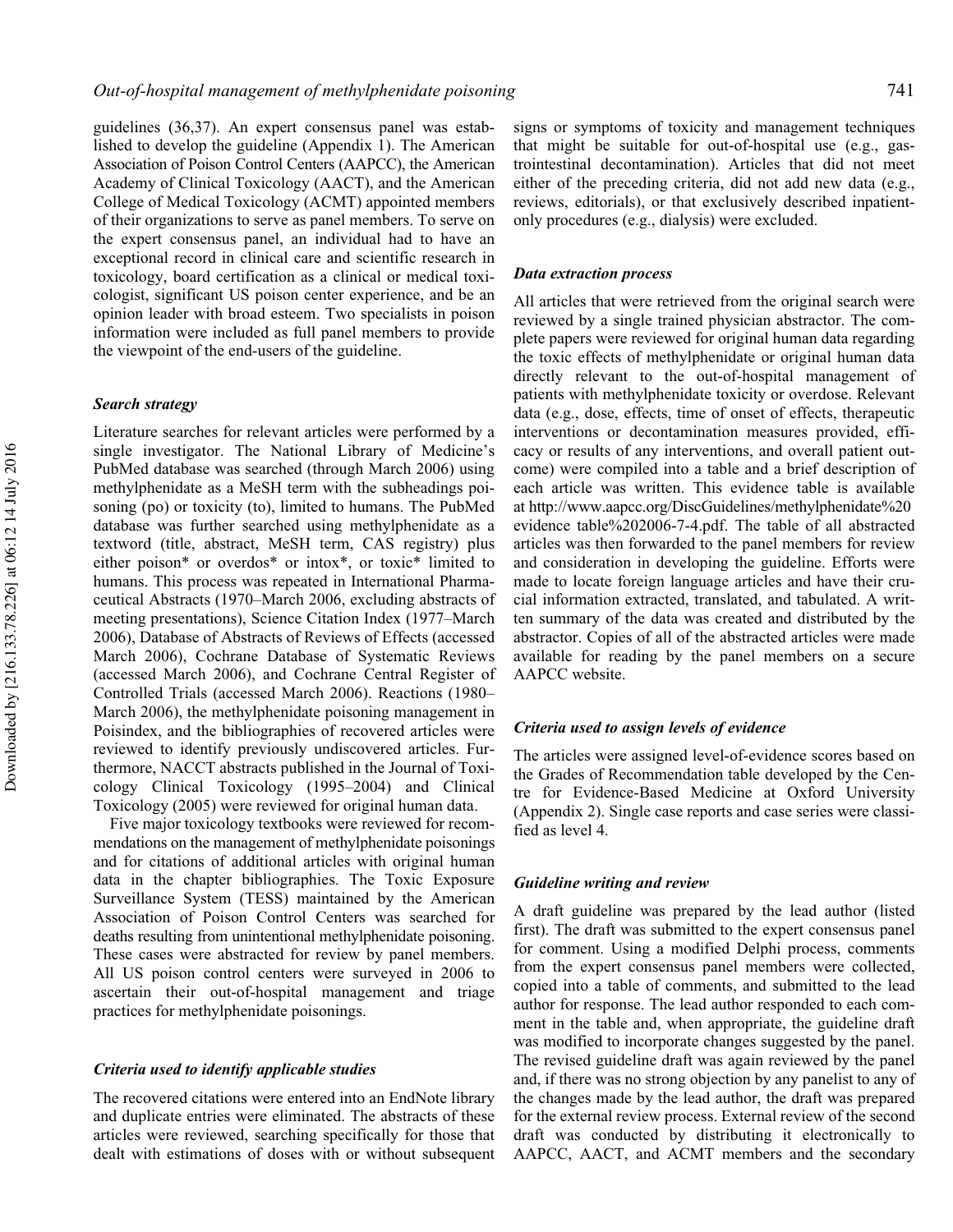review panel. The secondary review panel consisted of representatives from the federal government, public health, emergency services, pediatrics, pharmacy practice, and consumer organizations (Appendix 3). Comments were submitted via a discussion thread on the AAPCC web site or privately through email communication to AAPCC staff. All submitted comments were rendered anonymous, copied into a table of comments, and reviewed by the expert consensus panel and the lead author. The lead author responded to each comment in the table and her responses and subsequent changes in the guideline were reviewed and accepted by the panel. Following a meeting of the expert consensus panel, the final revision of the guideline was prepared.

#### **Evaluation of evidence**

#### *Review of textbooks*

A toxic dose for methylphenidate was not found in any of the toxicology textbooks reviewed (38–42).

Poisindex, a computerized toxicology reference used by poison control centers, states that ingestions of less than 1 mg/kg in pediatric patients (age range not defined) have not resulted in toxicity. This statement is not referenced (43).

### *Review of TESS mortality data*

An analysis of the American Association of Poison Control Centers' Toxic Exposure Surveillance System (TESS) database for deaths from ingestion of methylphenidate from 2000 to 2005 found two deaths (17 and 52 years of age). Both involved abuse of the drug, and doses were not reported. In one of the cases, other drugs could not be excluded as contributing to the cause of death.

#### *Review of the literature*

#### *Acute ingestions in patients less than 6 years of age*

Methylphenidate is not approved for use in patients less than 6 years of age. However, Kratochvil et al. (44) summarized the results of six studies reporting the use of methylphenidate in trials enrolling children with ages ranging from 22 to 71 months ( $n = 233$ ). The doses ranged from 0.15 to 0.6 mg/kg per dose up to three times daily. Subsequent toxicity was not noted.

There was a level 4 prospective chart review of 49 children less than 6 years of age reported to one poison center over a 3-year period with reported acute ingestions of methylphenidate in which doses of 0.25–10 tablets (0.26–12 mg/ kg with a median of 0.9 mg/kg) resulted in what was reported as mild to moderate effects in 24 children. Effects included agitation, irritability, somnolence, vomiting, abdominal pain, and tachycardia. The lowest dose resulting

in symptoms in this article was reported to be 0.26 mg/kg with no difference in median dose between those who did and did not develop symptoms. The number of patients who received activated charcoal was not reported. The product was modified-release (type not noted) in nine children and immediate-release in 40; symptom rates were reported as being similar (45). There were also four level 4 or 6 case series and abstracts that included patients less than 6 years of age with reported acute methylphenidate ingestions and from which some dose-toxicity information could be abstracted (46–49). The abstract by Kim et al. (47) was a 2-year retrospective review in which 37 children aged 1–5 years were reported to have ingested methylphenidate. For the 22 cases for which a dose was reported, the mean dose was 1.4 mg/kg (range 0.4–4 mg/kg). Whether the products were immediate-release, extended-release, or sustainedrelease was not reported. At 1–2 mg/kg, symptoms of hyperactivity and dilated pupils developed in two of 10 children (four received ipecac syrup and three had "gastric decontamination"). The abstract stated that one of two children ingesting 2–4 mg/kg developed symptoms, but the symptoms were not described (both received "gastric decontamination"). The abstract concluded by stating that "serious toxicity" at doses of 2 mg/kg or less in those less than 6 years of age "is uncommon." The meaning of "uncommon" is not known nor is the definition of "serious." White and Yadao (49) published a retrospective review (level 4) of 289 methylphenidate ingestions (patients of all ages) that had been reported to TESS in 1993 and 1994. Only ingestions of immediaterelease formulations were included. The doses ingested ranged from 0.06 to 29.3 mg/kg in the 163 cases for which doses were known (mean 1.7 mg/kg). Fourteen of the 126 patients (11%) reported to have ingested up to 2 mg/kg developed moderate effects (defined by TESS). Although the TESS definition of a moderate effect includes isolated seizures, the presence of seizures in any patient in this report was not noted. No major symptoms (defined by TESS) were recorded in this study. Because the definition of a pediatric patient in this study included those up to 18 years of age, it is unknown how many patients were less than 6 years of age. Foley et al. (46) published a case series (level 4) of 113 methylphenidate ingestions (patients of all ages) reported to TESS in 1998; 35 patients were less than 6 years of age. In 24 of the 113 patients, methylphenidate was not the sole substance ingested. The average dose in those less than 6 years of age was 0.94 mg/kg. For the 16% of those less than 6 years who developed symptoms, the mean dose was 0.83 mg/kg. Symptoms reported were drowsiness and hyperactivity. Moderate effects (defined by TESS) were stated to occur in 4% of those in this age group. In the abstract (level 6) by Marquardt et al. (48), 99 of the 329 methylphenidate ingestions reported during 2002 and 2003 occurred in children less than 6 years of age. The presence or absence of symptoms and the mg/kg dose ingested were not delineated by age group. The abstract only notes that, in cases of immediate-release methylphenidate ingestions (all ages), when up to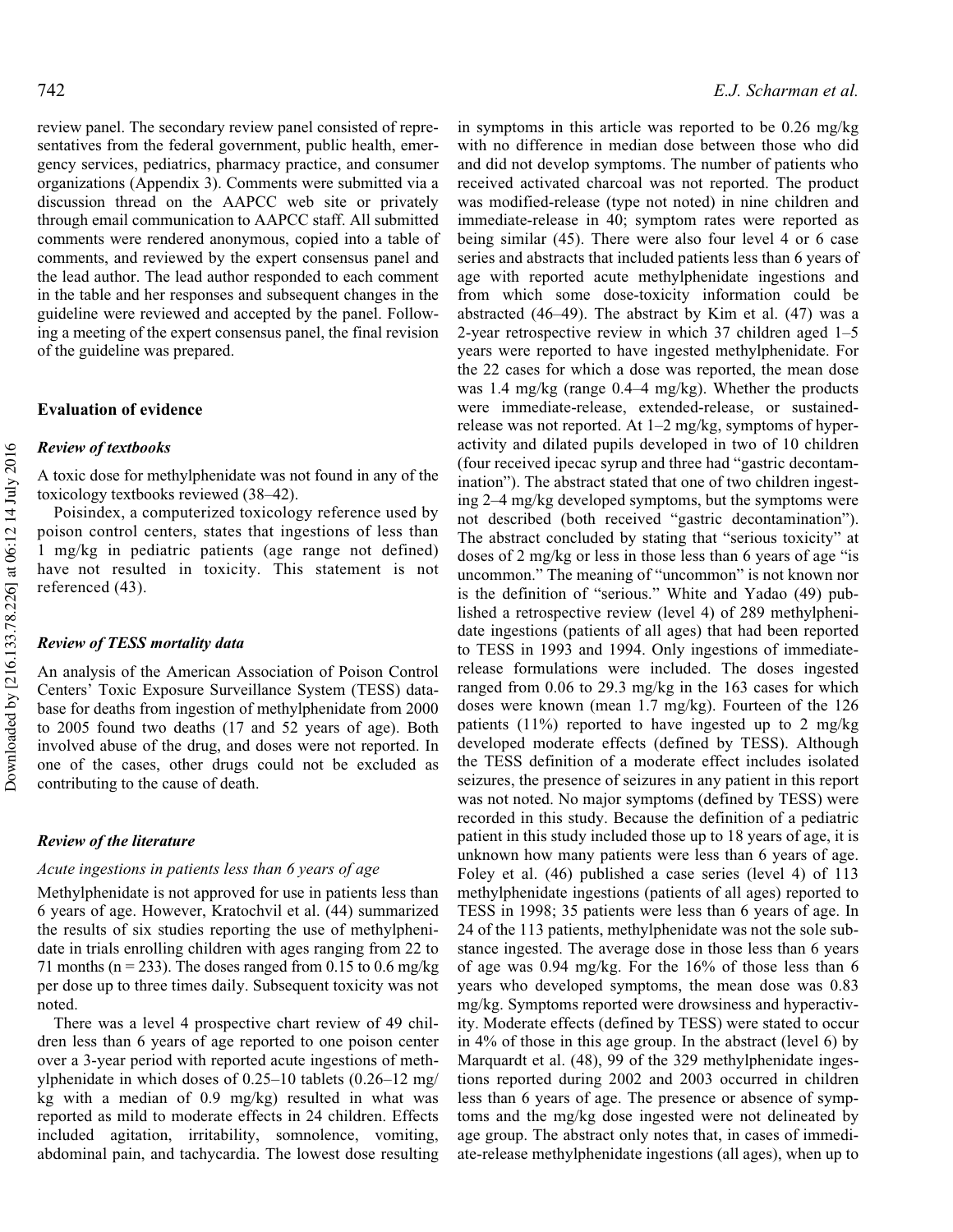1 mg/kg was reported to have been ingested, no or minor effects occurred in 50 patients managed with observation only. In cases of intermediate-release methylphenidate ingestion (all ages), when 1–2.2 mg/kg was reported to have been ingested, no or minor effects occurred in 11 patients.

#### *Acute ingestions in patients 6 years of age and older*

The therapeutic daily dosage of immediate-release methylphenidate for the treatment of ADHD is 0.3 mg/kg/dose to a maximum of 2 mg/kg/day or 60 mg total, in two divided doses (50). In a study of 37 adults (31.1  $\pm$  6.7 years), doses up to 80 mg/day were safely utilized (up to 90 mg/day was allowed per protocol, but no patient received more than 80 mg) (51). The therapeutic dose of methylphenidate for other indications is the same or lower.

In order to determine if moderate-to-serve toxicity occurred with therapeutic doses, 23 articles (level 1b–2b randomized clinical trials/cohort studies) were reviewed in which multiple doses of methylphenidate were prospectively given to patients at least 6 years of age (12,52–73). There were two randomized trials (level 1b) in which single oral doses of methylphenidate were prospectively given to patients at least 6 years of age that resulted in symptoms not characteristic of expected adverse drug reactions. In the trial by Mulhern et al. (66), three patients developed reactions to the challenge dose of 0.6 mg/kg: a 7-year-old girl became "extremely behaviorally overactive, talkative, and anxious"; a 9-year-old boy developed allergic symptoms requiring treatment with diphenhydramine and a bronchodilator; and an 8-year-old girl developed diplopia, abdominal pain, and leg pain. In the trial by Efron et al. (59), an 11-year-old girl developed "severe headaches" after each dose (0.3 mg/kg) of methylphenidate. A meta-analysis (level 1a) of 62 randomized trials including 2897 patients with ADHD did not report moderate or severe symptoms occurring with therapeutic doses (74).

There were two level 4 case series and one abstract (level 6) that included patients 6 years of age or older with acute methylphenidate ingestions and from which some dose-toxicity information could be abstracted (46,48,49). White and Yadao (49) published a case series of 289 reported ingestions of methylphenidate (patients of all ages) reported to TESS during 1993 and 1994. Ingestions of modified-release methylphenidate formulations were excluded. The doses reportedly ingested ranged from 0.06 to 29.3 mg/kg in the 163 cases for which a dose was known (mean 1.7 mg/kg). Because the pediatric age group was defined in this study up to 18 years of age, it is unknown how many of the patients were 6 years of age or older. Fourteen of the 126 patients (11%) reported to have ingested up to 2 mg/kg developed moderate effects (defined by TESS). Although the TESS definition of a moderate effect includes isolated seizures, the presence of seizures in any patient in this report was not noted. No major symptoms (defined by TESS) were recorded

in this study. The most common effects—tachycardia, agitation, and lethargy—were documented in 31% of all cases. No major symptoms were recorded in this study. Foley et al. (42) published a case series of 113 methylphenidate ingestions (patients of all ages) reported to TESS in 1998; 78 patients were 6 years of age or older. In 24 patients, methylphenidate was not the sole substance ingested. The average dose in the 26 patients 6–12 years of age was 0.89 mg/kg while it was 1.7 mg/kg for those 13–19 years old ( $n = 30$ ). Ranges for these mg/kg doses were not provided. The mean dose was unknown for those more than 19 years of age  $(n = 22)$ . No major effects were documented. No moderate effects were documented for those 6–12 years of age; moderate effects were reported in 23.3% of those 13–19 years of age (over half of these cases were intentional ingestions) and in 22.7% of those more than 19 years of age (over half of these cases were intentional ingestions). Moderate and major effects were defined by TESS and were not detailed in the article. In the abstract by Marquardt et al. (48), 230 of the 329 methylphenidate ingestions reported during 2002 and 2003 occurred in patients 6 years of age or older. The presence or absence of symptoms and the mg/kg ingested were not delineated by age group. The abstract only notes that in cases of immediate-release methylphenidate ingestions (all ages) when up to 1 mg/kg was ingested, no or minor effects occurred in 50 patients managed with observation only. In cases of intermediate-release methylphenidate ingestions (all ages) when 1–2.2 mg/kg was ingested, no or minor effects occurred in 11 patients, and in cases of long-acting methylphenidate ingestions (all ages) when up to 4 mg/kg was ingested, no or minor effects occurred in 57 patients managed with observation only.

There was one level 4 case report in which a 15-year-old girl in a secure unit was given a methylphenidate 10 mg tablet by another resident. She developed hallucinations followed by respiratory arrest. Upon resuscitation, she had a weak pulse and was hypertensive and hyperthermic. Urine toxicological screening ruled out methylenedioxymethamphetamine and other drugs (75).

#### *Acute-on-chronic ingestions*

# *Acute-on-chronic ingestions in patients less than 6 years of age*

White and Yadao (49) reported that six of their patients less than 6 years of age developed symptoms following therapeutic errors; doses were not reported. The most frequently recorded symptoms were lethargy, agitation, headache, and vomiting. Dystonia was seen in one child; two children developed agitation along with tachycardia or hypertension. The abstract (level 6) by Marquardt et al. (48) did not include patient ages in its discussion of 142 acute-onchronic ingestions. The abstract simply noted that double doses of long-acting methylphenidate formulations up to 4 mg/kg resulted in no or minor effects in 58 patients. It is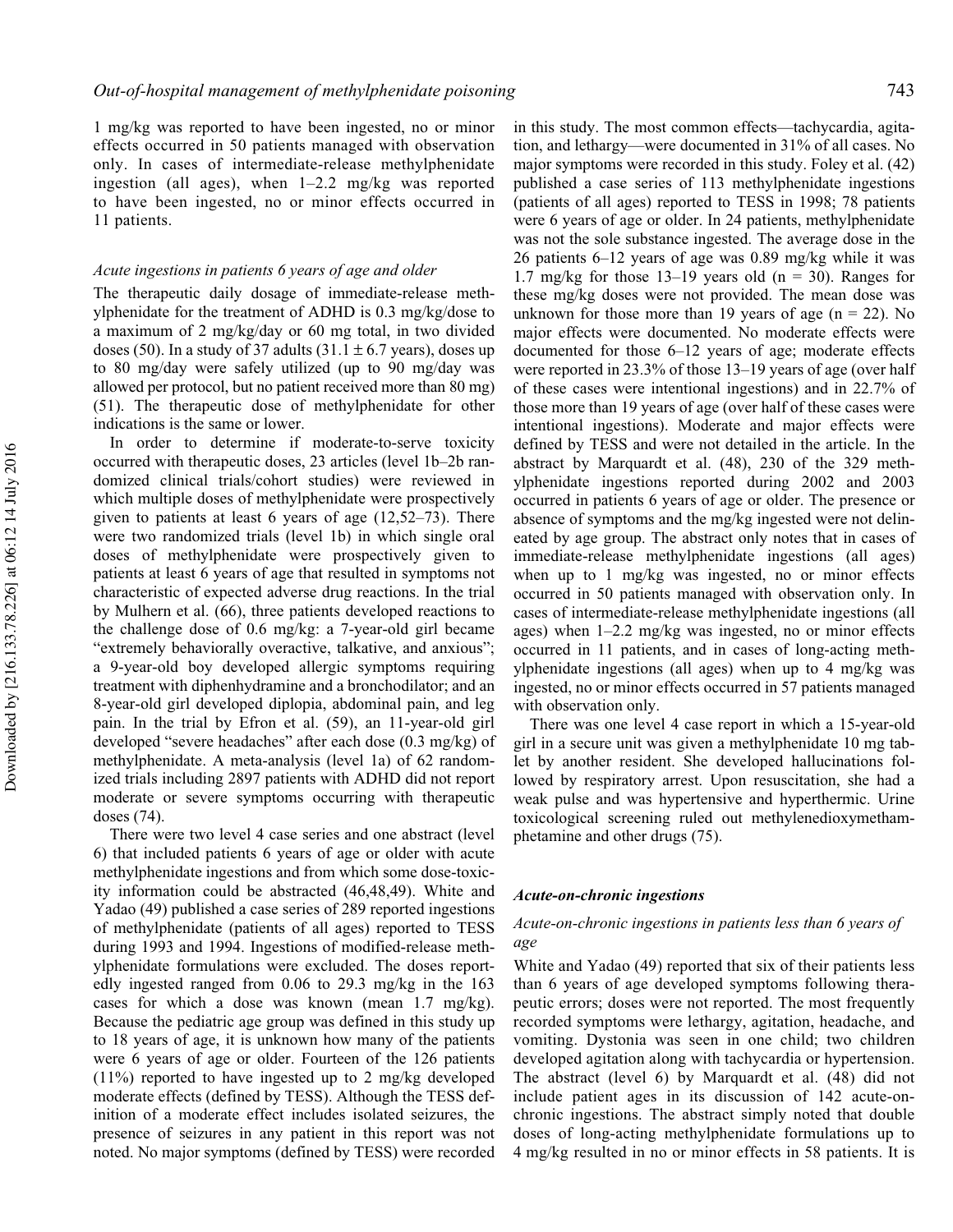unknown how many patients in the abstract (level 6) by Kim et al. (47) had acute-on-chronic ingestions. The case series by Foley et al. (46) did not provide specific outcome information for those with acute-on-chronic exposures. The demographic study (level 4) by Klein-Schwartz (76) stated that 21% of all moderate effects and 30% of all major effects were in children aged 0–12 years ingesting their own medication and that 41% of those with acute-on-chronic ingestions were symptomatic. No information was provided on the acute mg/kg doses or on the specific symptoms that developed.

# *Acute-on-chronic ingestions in patients 6 years of age and older*

White and Yadao (49) reported that for patients 6–11 years of age, 29 (21%) developed symptoms following therapeutic errors (level 4). For those  $12-20$  years of age,  $19$   $(16%)$ developed symptoms, and 14 of those more than 20 years old (29%) developed symptoms. Symptoms occurred in 22% ( $n =$ 68) of patients with ingestions resulting from therapeutic errors; reported symptoms included agitation (32%), lethargy (17%), vomiting (11%), hypertension (6%), dystonia (6%), tachycardia (6%), and headache (6%). It is unknown whether these percentages represented the proportion of all therapeutic error patients who developed these symptoms or only the proportion of the therapeutic error patients who became symptomatic who developed these symptoms. An mg/kg dose range or mean was not provided for the therapeutic error data. While the authors described reasons for methylphenidate ingestion, the number of therapeutic error patients who developed symptoms and their mg/kg doses were not reported. The abstract (level 6) by Marquardt et al. (48) did not report ages in its discussion of 142 acute-on-chronic ingestions. It noted that double doses of long-acting methylphenidate formulations that totaled 4 mg/kg or less ( $n = 58$ ) resulted in no or minor effects in 57 patients. The study by Klein-Schwartz and McGrath (10), which looked at all methylphenidate ingestions between 1993 and 1999 in patients up to 18 years of age, stated that 41% of patients (923 of 2,259) with ingestions determined to be acute-on-chronic developed symptoms and that that 21% of all moderate effects and 30% of all major effects were in children up to 12 years of age ingesting their own medication. No information was provided on the acute mg/kg doses or on the specific symptoms that developed.

#### *Onset of effects after acute ingestions*

The expert consensus panel members considered the time of onset for toxicity to develop after methylphenidate ingestion to assist decision-making about out-of-hospital management. All articles with toxicity information were searched for estimates of times of onset.

Only three reports provided some data relating to onset of effects. In the case series (level 4) by Bailey et al. (45), all

patients were documented as having no symptoms at the time of follow-up. The last follow-up time ranged from 4 to 10 hours after the exposure. In the abstract by Marquardt et al.  $(48)$ , which evaluated immediate-release  $(n = 139)$ , intermediate-release ( $n = 38$ ), and long-acting ( $n = 152$ ) methylphenidate ingestions, the results section stated that "most cases" had symptom onsets within 6 hours while the conclusion section stated that all symptoms occurred within 6 hours. In two cases in which symptoms occurred when methylphenidate was added to valproic acid therapy, times to symptom onset were 3.75 and 1.5 hours (28).

It should be noted that for the CD, OROS, and LA formulations, between 22 and 50% of the methylphenidate dose is released immediately with the remainder being released over varying periods of time (6). Therefore, while the duration of effect might be dependent on the dosage formulation involved, the time to onset of symptoms might not be affected by the dosage form.

#### *Onset of effects with acute-on-chronic ingestions*

In the abstract by Marquardt et al. (48), 142 of the 329 ingestions were classified as acute-on-chronic. For all exposure types (reason for exposure not delineated), the results section stated that "most cases" had symptom onsets of 6 hours while the conclusion section states that all symptoms occurred within 6 hours. As stated above, this time frame most likely reflects follow-up time and is not a reflection of actual time to symptom onset.

#### *Treatment measures*

#### *Gastrointestinal decontamination*

There were no controlled in vitro or in vivo studies examining the use of ipecac syrup, gastric lavage, or activated charcoal.

Several of the case series reported that gastrointestinal decontamination was performed. The case series (level 4) by Bailey et al. (45) did not report how many patients actually received activated charcoal. Foley et al. (46) noted that 11 patients 19 years of age or younger received activated charcoal (one along with gastric lavage), but the methylphenidate doses ingested by these patients were not reported (level 4). In addition, it is not possible to determine whether patient outcomes were affected. The authors noted that four of the 35 patients less than 6 years of age received activated charcoal and that none of the four developed symptoms. White and Yadao (49) reported that 105 of their 289 patients received gastric decontamination and that outcomes were known for 74 of these patients (level 4). Although the author stated that improved outcomes were not noted, the times from ingestion to gastrointestinal decontamination were not reported nor were the types of decontamination received. The abstract (level 6) by Marquardt et al. (48) noted that 91 patients (28%) received activated charcoal, but it cannot be determined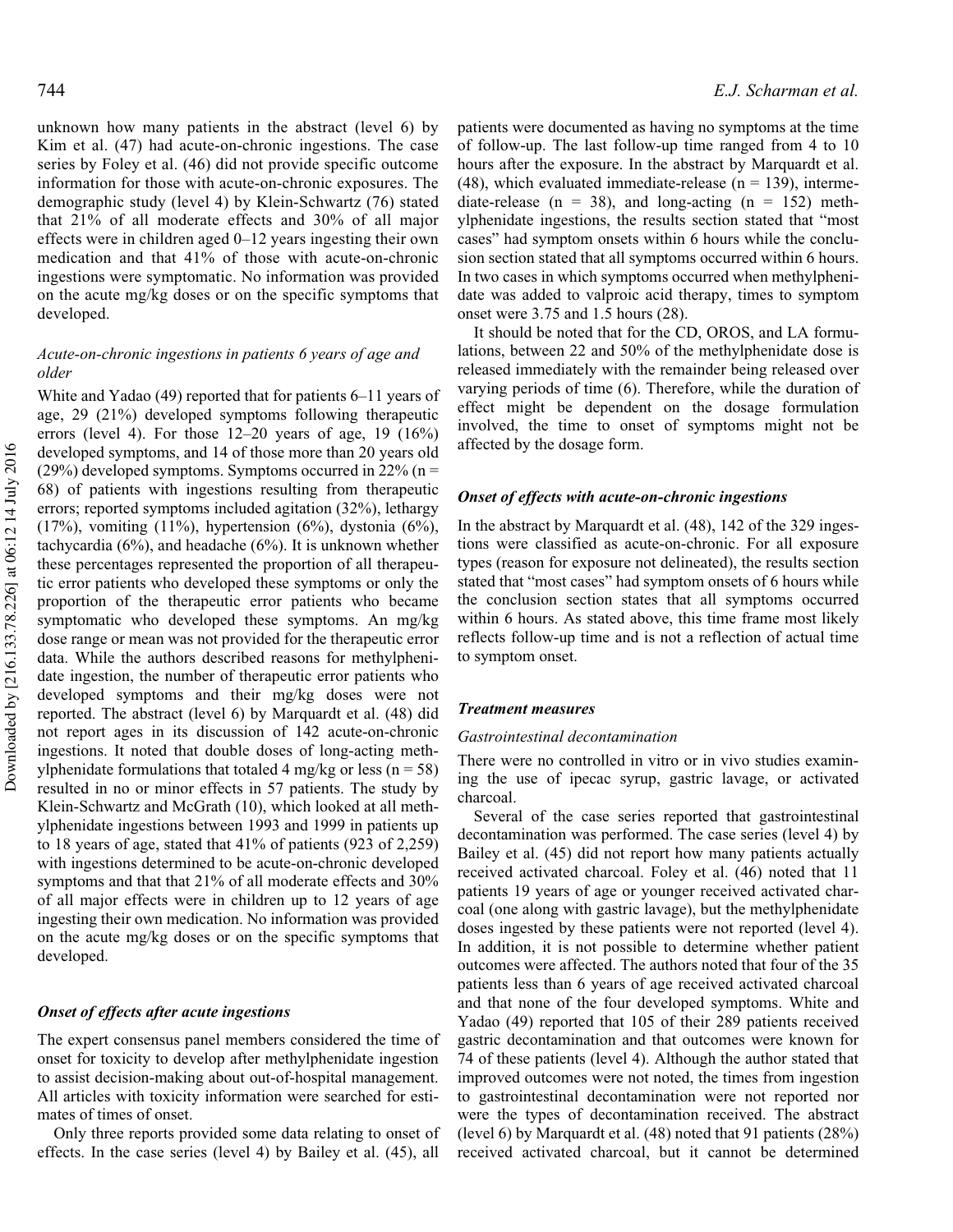whether outcomes were changed. In the abstract (level 6) by Kim et al. (47), gastric decontamination was not defined for those treated in healthcare facilities, so it is not known if ipecac syrup, gastric lavage, or activated charcoal was used.

#### *Other therapies*

There were no controlled studies examining the use of specific treatments or antidotes for methylphenidate. The use of various treatments, most of them supportive or symptomatic, such as resuscitation, sedation, antipsychotics, or antiepileptics, was reported by several authors describing toxicity following intentional ingestions (level 4), but their efficacy could not be determined from the articles because of insufficient documentation, lack of appropriate controls, difficulties in distinguishing improvement from the natural course of toxicity, and the concurrent use of multiple therapies or therapeutic interventions (30,46,75,77).

# **Limitations of the literature**

A major limitation is the paucity of information. Information available to determine a mg/kg toxic dose of methylphenidate following oral exposures is limited to five chart review studies conducted at poison centers (three published and two in abstract form only) and one case report (45–49,75). With the exception of the prospective case series by Bailey et al. (45), all of the case series were retrospective chart reviews; conclusions could be incorrect due to missing information. The possibility of inaccurate histories provided to poison centers must always be considered. As with the majority of studies reviewing cases of reported toxic ingestions, doses ingested cannot be confirmed. Three of the five case series (46,48,49) included intentional exposures (self-harm and abuse); for these cases, confirming the accuracy of the reported dose ingested is even more problematic. An additional limitation is that the studies, with the exception of the abstract by Marquardt et al. (44), did not separate patients who received gastrointestinal decontamination and, therefore, it is unknown whether decontamination had an effect (45–47,49). None of the three level 4 case series was specifically intended to determine the mg/kg toxic dose of methylphenidate (45,46,49). While mean mg/kg ingested doses were calculated (the case series by Foley et al. [46] and the abstract by Kim et al. [47] did not differentiate between IR, SR, and ER formulations, and the case series by Bailey et al. [45] did not differentiate between IR, SR, ER, OROS, CD, and LA formulations), the primary purpose of these studies was to profile methylphenidate exposure demographics and outcomes. Therefore, symptoms were presented as numbers of patients having symptoms or the percentage of patients having a given symptom. Consequently, determining which specific symptoms were associated with any mg/kg dosage range was not possible. In one of the three case series (49) and one of the two abstracts (48), it was not possible to

separate the mg/kg toxic doses between those less than 6 years of age and those 6 years of age and older. This limits the ability to determine if there is a threshold dose at which toxicity is likely to occur. With the exception of a statement in an abstract that hyperactivity and dilated pupils were noted in the two patients who reportedly ingested 1–2 mg/kg (47), none of the published reports provided a description of the adverse effects associate with a given mg/kg dose reported. All that was reported was the total number or the percentage of patients who developed a specific symptom. This is problematic when trying to use the data to make decisions on home management, because one is not able to determine from the data how many children or adults developed symptoms not appropriate for home observation at a given mg/kg ingested dose.

Another limitation of the literature is the lack of toxic dose information for the CD, OROS, and LA formulations of methylphenidate. With the exception of the abstract by Marquardt et al. (48) and the case series by Bailey et al. (45), the studies were conducted during years in which the CD, OROS, and LA formulations were not on the market. In the level 4 report by Bailey et al. (45), the mean mg/kg doses reported did not differentiate between IR, SR, ER, OROS, CD, or LA formulations. This leaves the abstract by Marquardt et al. (48) as the only information available on the toxic dose of modified-release formulations. For the 152 CD, OROS, and LA ingestions described in this abstract, outcomes were only described for 57 cases in which double doses had been taken. Mean doses for all three products (CD, OROS, and LA) were combined into one mean mg/kg dose despite the different release rates of these formulations.

Information on the toxic dose of the SR and ER formulations of methylphenidate are confined to the abstract by Marquardt et al. (48) in which 38 ingestions of SR or ER products were reported; however, only 11 were treated with observation alone. Kim et al. (47) and Foley et al. (46) did not differentiate mean mg/kg toxic doses between the immediaterelease formulations and the SR or ER formulations. The report by White and Yadao (49) only included ingestions of immediate-release products.

There are no data on the consequences of methylphenidate patch ingestion. It is unknown how chewing the patch would affect drug delivery.

# **Conclusions**

#### *Key decision points for triage*

The expert consensus panel chose to emphasize the importance of information that would be needed in order to make a sound triage decision for a patient with a known methylphenidate poisoning. These variables include the patient's intent, dose and formulation of the product, the presence of symptoms, and time of ingestion. The expert consensus panel agreed that in each case, the judgment of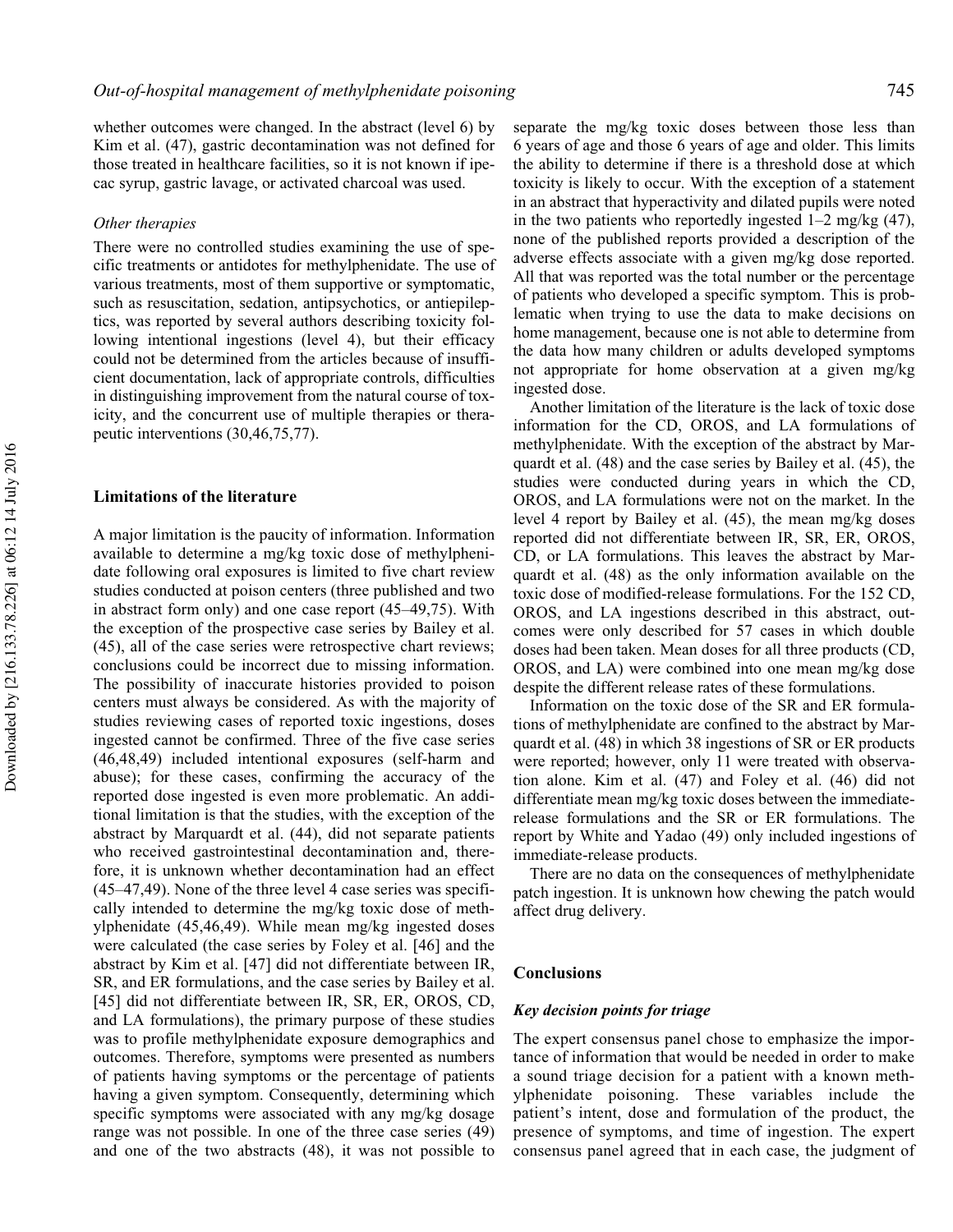the specialist in poison information, the poison center medical director, or other poison center-affiliated clinicians might override any specific recommendation from this guideline.

#### *Patient intent*

The panel concluded that all patients with suicidal intent, intentional abuse of methylphenidate, or in whom a malicious intent was suspected (e.g., child abuse or neglect) should be expeditiously transported to an emergency department, regardless of the dose ingested. Patients without these characteristics (e.g., adults with definite unintentional ingestion or children below the age of 6 years in whom abuse is not suspected) are candidates for more selective referral to healthcare facilities.

# *Dose and formulation*

The estimation of dose is based largely on the patient's history and the type of product and its packaging (when available for evaluation). If precise data for the ingestion are unknown or unclear (i.e., package size, unit size, number of units ingested), poison centers often utilize a method in which the maximum potential dose is calculated. For example, if the actual dose ingested cannot be ascertained, the amount of the drug product that is missing from the container is multiplied by the concentration of the formulation.

There is no evidence in the literature that the toxic dose is different depending on the age of the victim; therefore, the panel did not use age to differentiate the toxic dose of methylphenidate.

For asymptomatic patients with acute, unintentional ingestions of immediate-release methylphenidate, the expert consensus panel concluded that home observation is suitable for those ingesting an acute or a single acute-on-chronic dose of up to 2 mg/kg or 60 mg, whichever is less. This is equivalent to the maximum daily dose for methylphenidate that has been documented to be safe and is a dose not associated with moderate or major toxicity in the published abstract by Kim et al. (47). Since some patients might develop dystonias or other non-life-threatening symptoms that would require therapeutic intervention, the caller should be instructed to call back if symptoms develop. It is recommended that the poison center conduct a follow-up call approximately 3 hours after ingestion. For those with acute-on-chronic ingestions, the patient should avoid taking any doses scheduled for the next 24 hours. If a modified-release tablet or the beads from the LA formulation have been chewed, the dose should be calculated as if it was an immediate-release formulation. Since no information is currently available, the panel recommends considering the entire patch contents (not just the labeled dose of the patch; see Table 2) to have been ingested if a

patch is swallowed. If it is known that the patch has been chewed only briefly, and the patch remains intact, significant toxicity is unlikely.

For modified-release formulations, the expert consensus panel concluded that home observation might be suitable for those ingesting an acute or a single acute-on-chronic dose of up to 4 mg/kg or 120 mg, whichever is less, as long as the formulation has not been chewed or crushed. Since the most that is promptly released from any of the modified-release formulations is 50% of the dose, doubling the toxic dose set for the immediate-release methylphenidate products seemed prudent and is consistent with the abstract published by Marquardt et al. (48).

The literature does not support a definite drug interaction between methylphenidate and monoamine oxidase inhibitors. However, given the clinical significance of hypertensive crisis, the panel decided that patients who are chronically taking a monoamine oxidase inhibitor (MAOI) and who have ingested any amount of methylphenidate should be referred to an emergency department for evaluation. A minimum observation time cannot be established as the timeframe in which such a reaction would be expected to occur is not known.

#### *Presence of symptoms*

For a patient with demonstrated unintentional methylphenidate ingestion, medical evaluation in an emergency department is warranted if the patient has symptoms of moderate to severe toxicity. Examples of moderate to severe symptoms that warrant referral include moderate-to-severe agitation, hallucinations, abnormal muscle movements, loss of consciousness, and convulsions.

#### *Time of onset of toxicity after overdose*

Although the abstract of 329 cases by Marquardt et al. (48) noted that symptoms appeared within 6 hours, a more precise time to symptom onset was not provided. The panel concluded that symptoms were most likely to occur within 3 hours of the ingestion. This is based upon the time to peak serum concentrations of methylphenidate (Table 2).

Because the amount of immediate-release drug in the OROS, CD, and LA formulations is 22%, 30%, and 50%, respectively (Table 2), the panel concluded that symptoms were still most likely to occur within 3 hours of the ingestion.

# *Pregnancy*

Methylphenidate is a pregnancy Category C medication. No acute toxicity information in pregnant patients is available nor is any information available on the adverse effect profile of single therapeutic doses in pregnant women.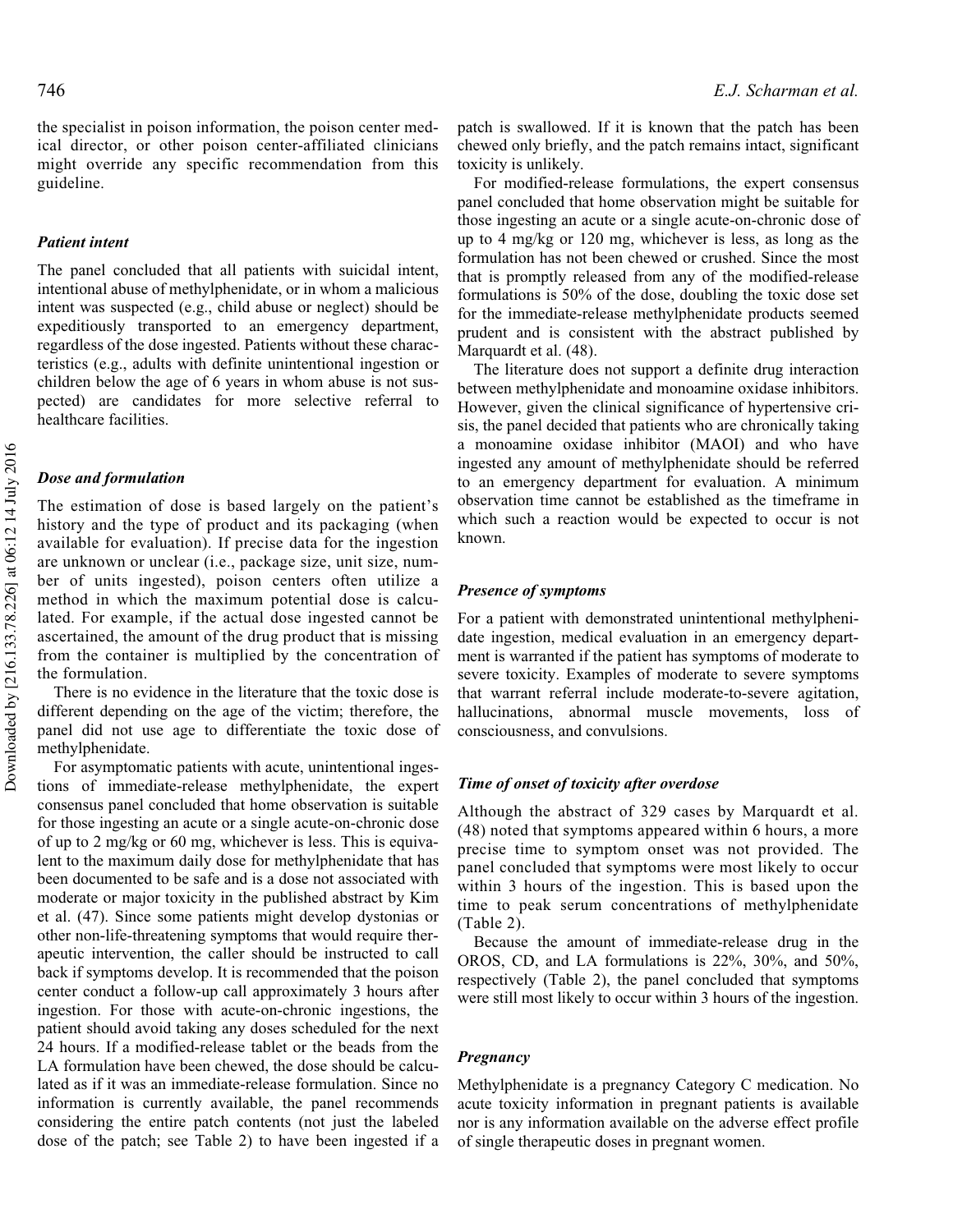### *Potential out-of-hospital management*

There is no published evidence from which to make conclusions regarding out-of-hospital managements that might be appropriate in this setting. There is a lack of information to determine whether outcomes are altered after activated charcoal administration. The risk-to-benefit ratio of pre-hospital activated charcoal for gastrointestinal decontamination in methylphenidate poisoning is unknown. Pre-hospital activated charcoal administration, if available, should only be carried out by health professionals and only if no contraindications are present.

The panel concluded that benzodiazepines can be administered by EMS personnel if agitation, dystonia, or convulsions are present and if authorized by EMS medical direction expressed by written treatment protocol or policy or direct medical oversight. The panel also concluded that standard advanced cardiac life support (ACLS) measures should be administered by EMS personnel if respiratory arrest, cardiac dysrhythmias, or cardiac arrest are present and if authorized by EMS medical direction expressed by written treatment protocol or policy or direct medical oversight (78).

# **Recommendations**

- 1. All patients with suicidal intent, intentional abuse, or in cases in which a malicious intent is suspected (e.g., child abuse or neglect) should be referred to an emergency department (Grade D).
- 2. In patients without evidence of self-harm, abuse, or malicious intent, poison center personnel should elicit additional information including the time of the ingestion, the precise dose ingested, and the presence of co-ingestants (Grade D).
- 3. Patients who are chronically taking a monoamine oxidase inhibitor and who have ingested any amount of methylphenidate require referral to an emergency department (Grade D).
- 4. Patients experiencing any changes in behavior other than mild stimulation or agitation should be referred to an emergency department. Examples of moderate to severe symptoms that warrant referral include moderate-tosevere agitation, hallucinations, abnormal muscle movements, headache, chest pain, loss of consciousness, or convulsions (Grade D).
- 5. For patients referred to an emergency department, transportation via ambulance should be considered based on several factors including the condition of the patient and the length of time it will take for the patient to arrive at the emergency department (Grade D).
- 6. If the patient has no symptoms, and more than 3 hours have elapsed between the time of ingestion and the call to the poison center, referral to an emergency department is not recommended (Grade D).
- 7. Patients with acute or acute-on-chronic ingestions of less than a toxic dose (see recommendations 8, 9, and 10) or chronic exposures to methylphenidate with no or mild

symptoms can be observed at home with instructions to call the poison center back if symptoms develop or worsen. For acute-on-chronic ingestions, the caller should be instructed not to administer methylphenidate to the patient for the next 24 hours. The poison center should consider making a follow-up call at approximately 3 hours after ingestion (Grade D).

- 8. Patients who ingest more than 2 mg/kg or 60 mg, whichever is less, of an immediate-release formulation (or the equivalent amount of a modified-release formulation that has been chewed) should be referred to an emergency department (Grade C).
- 9. If a patch has been swallowed, consider the entire contents of the patch (not just the labeled dose of the patch) to have been ingested. Patients who ingest more than 2 mg/kg or 60 mg, whichever is less should be referred to an emergency department. If it is known that the patch has been chewed only briefly, and the patch remains intact, significant toxicity is unlikely and emergency department referral is not necessary (Grade D).
- 10. Patients who ingest more than 4 mg/kg or 120 mg, whichever is less, of an intact modified-release formulation should be referred to an emergency department (Grade D).
- 11. For oral exposures, do not induce emesis (Grade D).
- 12. Pre-hospital activated charcoal administration, if available, should only be carried out by health professionals and only if no contraindications are present. Do not delay transportation in order to administer activate charcoal (Grade D).
- 13. Benzodiazepines can be administered by EMS personnel if agitation, dystonia, or convulsions are present and if authorized by EMS medical direction expressed by written treatment protocol or policy or direct medical oversight (Grade C).
- 14. Standard advanced cardiac life support (ACLS) measures should be administered by EMS personnel if respiratory arrest, cardiac dysrhythmias, or cardiac arrest are present and if authorized by EMS medical direction expressed by written treatment protocol or policy or direct medical oversight (Grade C).

These recommendations are summarized in Appendix 4.

# **Implications for research**

The panel identified the following topics where additional research is needed or analysis of existing databases might be useful.

- 1. The toxic dose of immediate-release methylphenidate products in children and adults needs to be verified.
- 2. The toxic dose of modified-release methylphenidate products in children and adults needs to be verified. This research should differentiate between the SR, ER, OROS, CD, and LA formulations.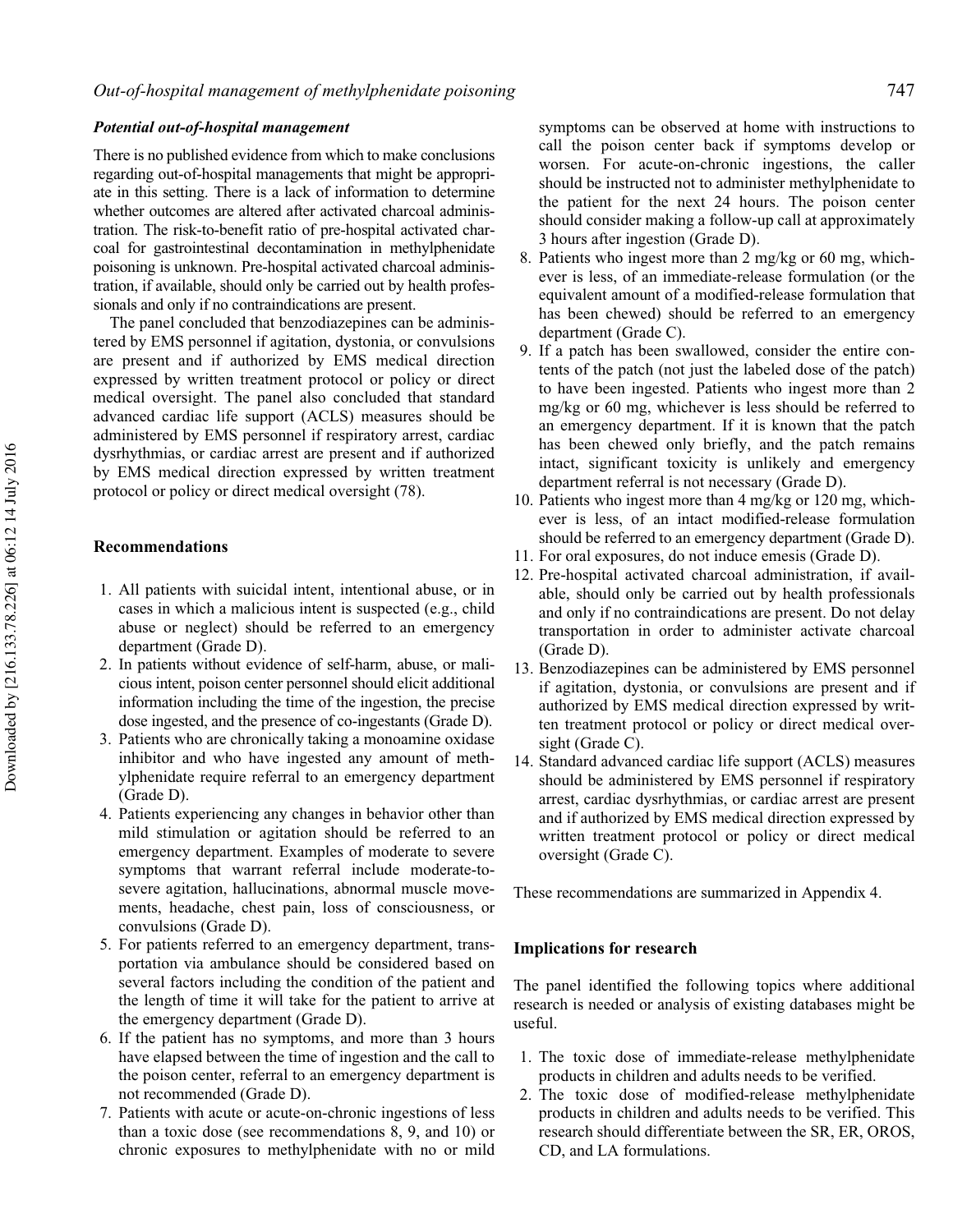- 3. The toxic dose of transdermal methylphenidate needs to be determined.
- 4. The toxic dose of ingested methylphenidate patches needs to be determined.
- 5. The ability of activated charcoal to bind methylphenidate and the extent to which it is adsorbed needs to be verified.
- 6. The maximum time to onset of symptoms following a toxic ingestion for immediate- and modified-release formulations needs to be verified.
- 7. The signs and symptoms seen following toxic ingestions of methylphenidate need to be described in case-specific detail.
- 8. The toxicity profile and toxic dose of methylphenidate in pregnant patients needs to be established.
- 9. The adverse event profile in patients who therapeutically receive methylphenidate and monoamine oxidase inhibitor combination therapy, or who unintentionally ingest a combination of methylphenidate and a monoamine oxidase inhibitor, needs to be established.
- 10. The toxic dose of dexmethylphenidate needs to be determined in addition to determining whether its time to onset of effects and signs and symptoms seen following overdose are similar to those of methylphenidate.

# **Disclosures**

Dr. Booze's husband is employed by AstraZeneca. Dr. Erdman was employed by AstraZeneca during his contribution to the development of this guideline. There are no other potential conflicts of interest reported by the expert consensus panel or project staff regarding this guideline.

### **References**

- 1. Goldman LS, Genel M, Bezman RJ, Slanetz PJ. Diagnosis and treatment of attention-deficit/hyperactivity disorder in children and adolescents. JAMA 1998; 279:1100–1107.
- 2. Olfson M, Marcus SC, Weissman MM, Jensen PS. National trends in the use of psychotropic medications by children. J Am Acad Child Adolesc Psychiatry 2002; 41:514–521.
- 3. Zuvekas SH, Vitiello B, Norquist GS. Recent trends in stimulant medication use among U.S. children. Am J Psychiatry 2006; 163:579–585.
- 4. Okie S. ADHD in adults. N Engl J Med 2006; 354:2637–2641.
- 5. Watson WA, Litovitz TL, Rodgers GC, Klein-Schwartz W, Reid N, Youniss J, Flanagan A, Wruk KM. 2004 annual report of the American Association of Poison Control Centers Toxic Exposure Surveillance System. Am J Emerg Med 2005; 23:589–666.
- 6. Drug Facts and Comparisons. St. Louis, MO: Wolters Klewer Health, 2006.
- 7. Volkow ND, Wang GJ, Fowler JS, Gatley SJ, Logan J, Ding YS, Hitzemann R, Pappas N. Dopamine transporter occupancies in the human brain induced by therapeutic doses of oral methylphenidate. Am J Psychiatry 1998; 155:1325–1331.
- 8. Solanto MV. Neuropsychopharmacological mechanisms of stimulant drug action in attention-deficit hyperactivity disorder: A review and integration. Behav Brain Res 1998; 94:127–152.
- 9. Breggin PR. Psychostimulants in the treatment of children diagnosed with ADHD: Risks and mechanism of action. Int J Risk Saf Med 1999; 12:3–35.
- 10. Klein-Schwartz W, McGrath J. Poison centers' experience with methylphenidate abuse in pre-teens and adolescents. J Am Acad Child Adolesc Psychiatry 2003; 42:288–294.
- 11. Brown RT, Amler RW, Freeman WS, Perrin JM, Stein MT, Feldman HM, Pierce K, Wolraich ML. Treatment of attention-deficit/hyperactivity disorder: Overview of the evidence. Pediatrics 2005; 115:e749–757.
- 12. Stein MA, Sarampote CS, Waldman ID, Robb AS, Conlon C, Pearl PL, Black DO, Seymour KE, Newcorn JH. A dose-response study of OROS methylphenidate in children with attention-deficit/hyperactivity disorder. Pediatrics 2003; 112:e404.
- 13. Young JG. Methylphenidate-induced hallucinosis: Case histories and possible mechanisms of action. J Dev Behav Pediatr 1981; 2:35–38.
- 14. Rothschild CJ, Nicol H. Allergic reaction to methylphenidate. Can Med Assoc J 1972; 106:1064.
- 15. Feldman H, Crumrine P, Handen BL, Alvin R, Teodori J. Methylphenidate in children with seizures and attention-deficit disorder. Am J Dis Child 1989; 143:1081–1086.
- 16. Hemmer SA, Pasternak JF, Zecker SG, Trommer BL. Stimulant therapy and seizure risk in children with ADHD. Pediatr Neurol 2001; 24:99–102.
- 17. Nissen SE. ADHD drugs and cardiovascular risk. N Engl J Med 2006; 354:1445–1448.
- 18. Brown CS. Treatment of attention-deficit hyperactivity disorder a critical review. DICP Ann Pharmacother 1991; 25:1207–1213.
- 19. Coffey B, Shader RI, Greenblatt DJ. Pharmacokinetics of benzodiazepines and psychostimulants in children. J Clin Psychopharmacol 1983; 3:217–225.
- 20. Kimko HC, Cross JT, Abernethy DR. Pharmacokinetics and clinical effectiveness of methylphenidate. Clin Pharmacokinet 1999; 37: 457–470.
- 21. Wolraich ML, Doffing MA. Pharmacokinetic considerations in the treatment of attention-deficit hyperactivity disorder with methylphenidate. CNS Drugs 2004; 18:243–250.
- 22. Dexmethylphenidate (Focalin) for ADHD. Med Lett Drugs Ther. 2002: 44:45–46.
- 23. Lacy CF, Armstrong LL, Goldman MP, Lance LL. Drug Information Handbook. 14th ed. Hudson (OH): Lexi-Comp, 2006.
- 24. Hansten PD, Horn JR. Hansten and Horn's drug interactions analysis and management. St. Louis: Facts and Comparisons, 2006.
- 25. Drug Interaction Facts. St Louis: Facts and Comparisons, 2006.
- 26. Sherman M, Hauser GC, Glover BH. Toxic reactions to tranylcypromine. Am J Psychiatry 1964; 120:1019–1021.
- 27. Feinberg SS. Combined stimulants with monoamine oxidase inhibitors: A review of uses and one possible additional indication. J Clin Psychiatry 2004; 65:1520–1534.
- 28. Gara L, Roberts W. Adverse response to methylphenidate in combination with valproic acid. J Child Adolesc Psychopharmacol 2000; 10: 39–43.
- 29. Markowitz JS, DeVane CL, Boulton DW, Nahas Z, Risch SC, Diamond F, Patrick KS. Ethylphenidate formation in human subjects after the administration of a single dose of methylphenidate and ethanol. Drug Metab Dispos 2000; 28:620–624.
- 30. Coetzee M, Kaminer Y, Morales A. Megadose intranasal methylphenidate (Ritalin) abuse in adult attention deficit hyperactivity disorder. Subst Abus 2002; 23:165–169.
- 31. Klein-Schwartz W. Abuse and toxicity of methylphenidate. Curr Opin Pediatr 2002; 14:219–223.
- 32. Lewman LV. Fatal pulmonary hypertension from intravenous injection of methylphenidate (Ritalin) tablets. Hum Pathol 1972; 3:67–70.
- 33. Massello W, 3rd, Carpenter DA. A fatality due to the intranasal abuse of methylphenidate (Ritalin). J Forensic Sci 1999; 44:220–221.
- 34. Raskind M, Bradford T. Methylphenidate (Ritalin) abuse and methadone maintenance. Dis Nerv Syst 1975; 36:9–12.
- 35. Teter CJ, McCabe SE, Boyd CJ, Guthrie SK. Illicit methylphenidate use in an undergraduate student sample: Prevalence and risk factors. Pharmacotherapy 2003; 23:609–617.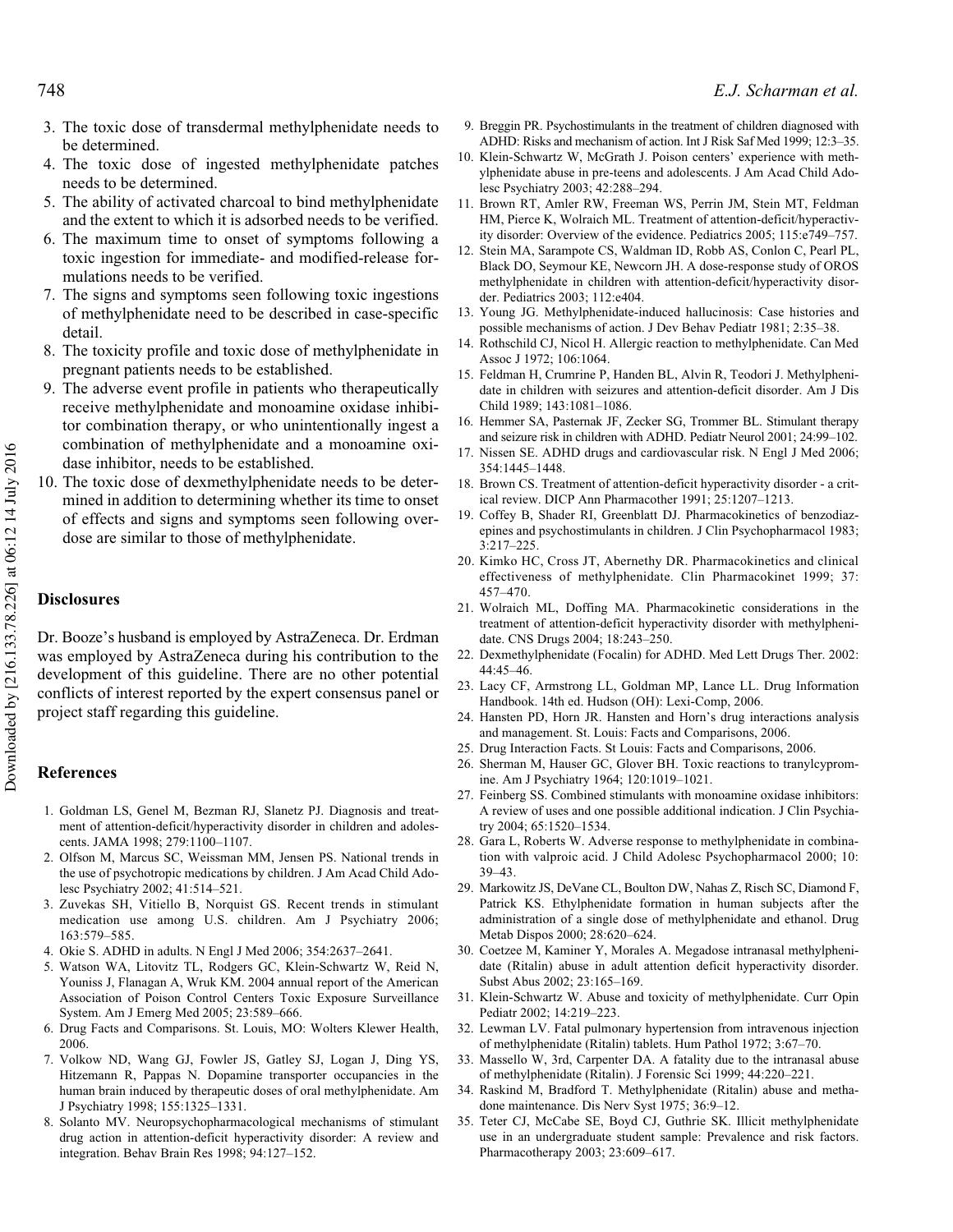- 36. Shaneyfelt TM, Mayo-Smith MF, Rothwangl J. Are guidelines following guidelines? The methodological quality of clinical practice guidelines in the peer-reviewed medical literature. JAMA 1999; 281:1900–1905.
- 37. Shiffman RN, Shekelle P, Overhage JM, Slutsky J, Grimshaw J, Deshpande AM. Standardized reporting of clinical practice guidelines: A proposal from the Conference on Guideline Standardization. Ann Intern Med 2003; 139:493–498.
- 38. Dart RC, ed. Medical Toxicology. 3rd ed. Philadelphia: Lippincott Williams & Wilkins, 2004:1051–1062.
- 39. Ford MD, Delaney KA, Ling LJ, Erickson T, eds. Clinical Toxicology. Philadelphia: WB Saunders, 2001.
- 40. Goldfrank LR, Flomenbaum NE, Lewin NA, Howland MA, Hoffman RS, Nelson LS, eds. Goldfrank's Toxicologic Emergencies. 7th ed. New York: McGraw-Hill; 2002.
- 41. Haddad LM, Shannon MW, Winchester JF, eds. Clinical Management of Poisoning and Drug Overdose. 3rd ed. Philadelphia: WB Saunders, 1998.
- 42. Olson KR, ed. Poisoning & Drug Overdose. 4th ed. New York: McGraw-Hill, 2004.
- 43. Methylphenidate management. In: Klasco RK, ed. Poisindex system. Greenwood Village (CO): Thomson Micromedex; edition expires March 2006.
- 44. Kratochvil CJ, Greenhill LL, March JS, Burke WJ, Vaughan BS. The role of stimulants in the treatment of preschool children with attentiondeficit hyperactivity disorder. CNS Drugs 2004; 18:957–966.
- 45. Bailey B, Letarte A, Abran MC. Methylphenidate unintentional ingestion in preschool children. Ther Drug Monit 2005; 27:284–286.
- 46. Foley R, Mrvos R, Krenzelok EP. A profile of methylphenidate exposures. J Toxicol Clin Toxicol 2000; 38:625–630.
- 47. Kim ME, Oderda GM, Klein-Schwatrz W. Toxicity of methylphenidate ingestions in children [abstract]. Vet Hum Toxicol 1989; 31:371.
- 48. Marquardt KA, Alsop JA, Lamb JP, Lai C, Walsh MJ, Albertson TE. Methylphenidate ingestions: Comparison of drug formulations [abstract]. J Toxicol Clin Toxicol 2004; 42:728.
- 49. White SR, Yadao CM. Characterization of methylphenidate exposures reported to a regional poison control center. Arch Pediatr Adolesc Med 2000; 154:1199–1203.
- 50. Robertson J, Shilkofski N, eds. The Harriet Lane Handbook: A Manual for Pediatric House Officers. ed 17. Philadelphia: Mosby, 2005:879.
- 51. Wender PH, Reimherr FW, Wood D, Ward M. A controlled study of methylphenidate in the treatment of attention deficit disorder, residual type, in adults. Am J Psychiatry 1985; 142:547–552.
- 52. Ahmann PA, Waltonen SJ, Olson KA, Theye FW, Van Erem AJ, LaPlant RJ. Placebo-controlled evaluation of Ritalin side effects. Pediatrics 1993; 91:1101–1106.
- 53. Aman MG, Kern RA, McGhee DE, Arnold LE. Fenfluramine and methylphenidate in children with mental retardation and ADHD: Clinical and side effects. J Am Acad Child Adolesc Psychiatry 1993; 32:851–859.
- 54. Arnold LE, Christopher J, Huestis R, Smeltzer DJ. Methylphenidate vs. dextroamphetamine vs. caffeine in minimal brain dysfunction: Controlled comparision by placebo washout design with Bayes' analysis. Arch Gen Psychiatry 1978; 35:463–473.
- 55. Barkley RA, McMurray MB, Edelbrock CS, Robbins K. Side effects of methylphenidate in children with attention deficit hyperactivity disorder: Systemic, placebo-controlled evaluation. Pediatrics 1990; 86:184–192.
- 56. Biederman J, Quinn D, Weiss M, Markabi S, Weideman M, Edson K, Karlsson K, Pohlmann H, Wigal S. Efficacy and safety of Ritalin® LA™, a new, once daily, extended-release dosage form of methylphenidate, in children with attention deficit hyperactivity disorder. Paediatr Drugs 2003; 5:833–841.
- 57. Charach A, Ickowicz A, Schachar R. Stimulant treatment over five years: Adherence, effectiveness, and adverse effects. J Am Acad Child Adolesc Psychiatry 2004; 43:559–567.
- 58. Dirksen SJ, D'Imperio JM, Birdsall D, Hatch SJ. A postmarketing clinical experience study of Metadate® CD. Curr Med Res Opin 2002; 18:371–380.
- 59. Efron D, Jarman F, Barker M. Side effects of methylphenidate and dexamphetamine in children with attention deficit hyperactivity disorder: Double blind, crossover trial. Pediatrics 1997; 100:662–666.
- 60. Firestone P, Musten LM, Pisterman S, Mercer J, Bennett S. Short-term side effects of stimulant medication are increased in preschool children with attention-deficit/hyperactivity disorder: A double-blind placebocontrolled study. J Child Adolesc Psychopharmacol 1998; 8:13–25.
- 61. Handen BL, Johnson CR, Lubetsky M. Efficacy of methylphenidate among children with autism and symptoms of attention-deficit hyperactivity disorder. J Autism Dev Disord 2000; 30:245–255.
- 62. Kelly RP, Yeo KP, Teng CH, Smith BP, Lowe S, Soon D, Read HA, Wise SD. Hemodynamic effects of acute administration of atomoxetine and methylphenidate. J Clin Pharmacol 2005; 45:851–855.
- 63. Kent JD, Blader JC, Koplewicz HS, Abikoff H, Foley CA. Effects of late-afternoon methylphenidate administration on behavior and sleep in attention-deficit hyperactivity disorder. Pediatrics 1995; 96:320–325.
- 64. Lopez F, Silva R, Pestreich L, Muniz R. Comparative efficacy of two once daily methylphenidate formulations (Ritalin® LA™ and Concerta®) and placebo in children with attention deficit hyperactivity disorder across the school day. Paediatr Drugs 2003; 5:545–555.
- 65. McBride MC. An individual double blind crossover trial for assessing methylphenidate response in children with attention deficit disorder. J Pediatr 1988; 113:137–145.
- 66. Mulhern RK, Khan RB, Kaplan S, Helton S, Christensen R, Bonner M, Brown R, Xiong X, Wu S, Gururangan S, Reddick WE. Short-term efficacy of methylphenidate: A randomized, double-blind, placebo-controlled trial among survivors of childhood cancer. J Clin Oncol 2004; 22:4743–4751.
- 67. Oesterheld JR, Kofoed L, Tervo R, Fogas B, Wilson A, Fiechtner H. Effectiveness of methylphenidate in Native American children with fetal alcohol syndrome and attention deficit/hyperactivity disorder: A controlled pilot study. J Child Adolesc Psychopharmacol 1998; 8:39–48.
- 68. Randomized, controlled, crossover trial of methylphenidate in pervasive developmental disorders with hyperactivity. Arch Gen Psychiatry 2005; 62:1266–1274.
- 69. Rapoport JL, Quinn PO, Bradbard G, Riddle KD, Brooks E. Imipramine and methylphenidate treatments of hyperactive boys. A double-blind comparison. Arch Gen Psychiatry 1974; 30:789–793.
- 70. Stowe CD, Gardner SF, Gist CC, Schulz EG, Wells TG. 24-hour ambulatory blood pressure monitoring in male children receiving stimulant therapy. Ann Pharmacother 2002; 36:1142–1149.
- 71. Swanson JM, Wigal SB, Wigal T, Sonuga-Barke E, Greenhill LL, Biederman J, Kollins S, Nguyen AS, DeCory HH, Hirshe Dirksen SJ, Hatch SJ. A comparison of once-daily extended-release methylphenidate formulations in children with attention-deficit/hyperactivity disorder in the laboratory school (The COMACS study). Pediatrics 2004; 113:E206–E216.
- 72. Wilens TE, Biederman J, Lerner M, Concerta Study G. Effects of oncedaily osmotic-release methylphenidate on blood pressure and heart rate in children with attention-deficit/hyperactivity disorder - Results from a one-year follow-up study. J Clin Psychopharmacol 2004; 24:36–41.
- 73. Winsberg BG, Press M, Bialer I, Kupietz S. Dextroamphetamine and methylphenidate in the treatment of hyperactive-aggressive children. Pediatrics 1974; 53:236–241.
- 74. Schachter HM, Pham B, King J, Langford S, Moher D. How efficacious and safe is short-acting methylphenidate for the treatment of attentiondeficit disorder in children and adolescents? A meta-analysis. CMAJ 2001; 165:1475–1488.
- 75. Talbot JS, Ahuja AS. Near-fatal methylphenidate misuse. Br J Psychiatry 2001; 178:278.
- 76. Klein-Schwartz W. Pediatric methylphenidate exposures: 7-year experience of poison centers in the United States. Clin Pediatr (Phila) 2003; 42:159–164.
- 77. Levine B, Caplan YH, Kauffman G. Fatality resulting from methylphenidate overdose. J Anal Toxicol 1986; 10:209–210.
- 78. American Heart Association (AHA) guidelines for cardiopulmonary resuscitation (CPR) and emergency cardiovascular care (ECC). Circulation 2005;112:1–5.
- 79. Keating GM, McClellan K, Jarvis B. Methylphenidate (OROS® formulation). CNS Drugs, Jun 2001; 15:495–500.
- 80. Lyseng-Williamson KA, Keating GM. Extended-release methylphenidate (Ritalin® LA). Drugs 2002; 62:2251–2259.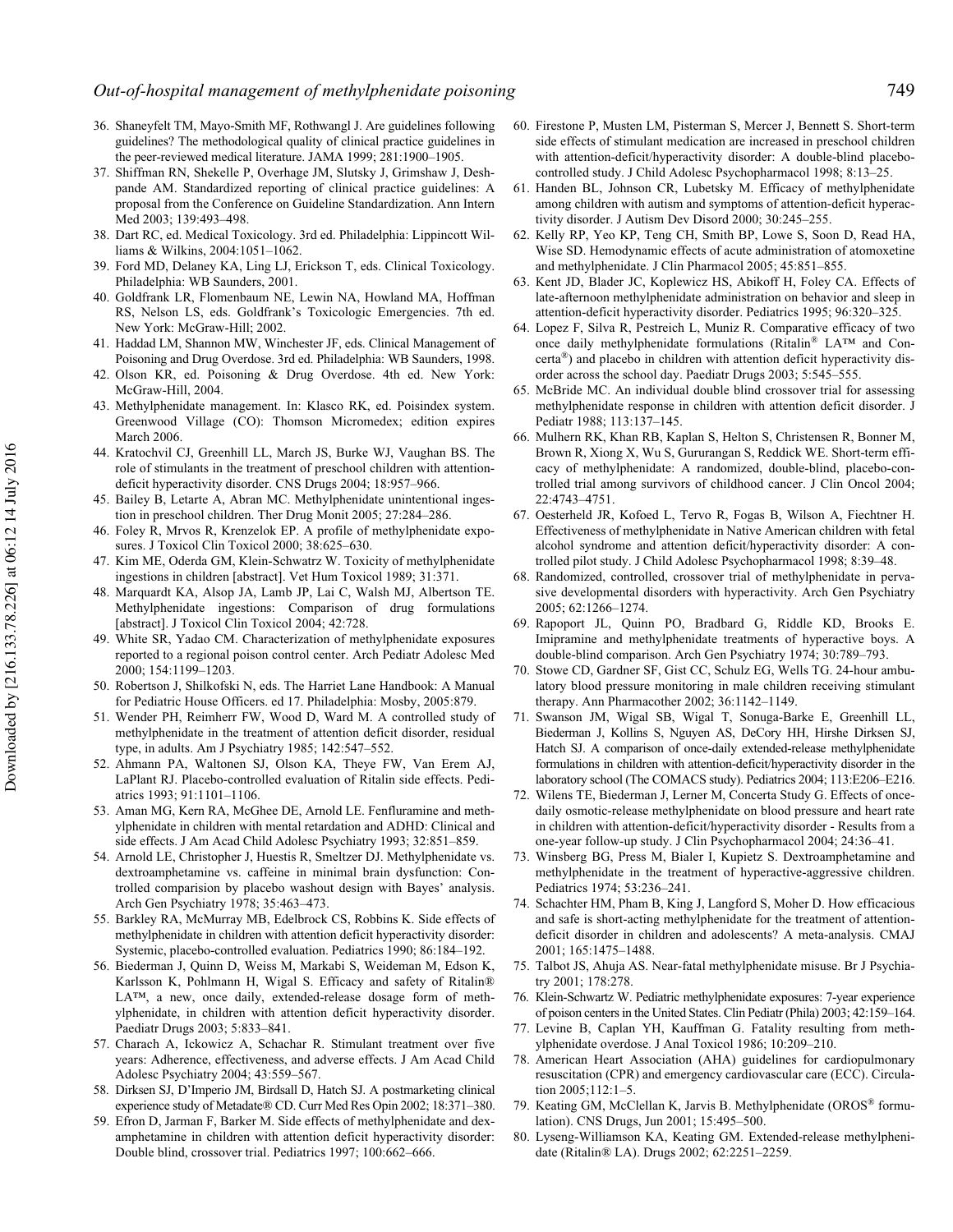Elizabeth J. Scharman, PharmD, DABAT, BCPS, FAACT Director, West Virginia Poison Center Professor, West Virginia University School of Pharmacy Department of Clinical Pharmacy Charleston, West Virginia

Paul M. Wax, MD, FACMT Attending Toxicologist UT Southwestern Medical Center Dallas, Texas

Alan D. Woolf, MD, MPH, FACMT Director, Program in Environmental Medicine Children's Hospital, Boston Associate Professor of Pediatrics Harvard Medical School Boston, Massachusetts

# **Appendix 2**

# *Grades of recommendation and levels of evidence*

| College of Pharmacy                                             | Grade of       | Level of       |                                                                                  |
|-----------------------------------------------------------------|----------------|----------------|----------------------------------------------------------------------------------|
| University of Tennessee Health Science Center                   | recommendation | evidence       | Description of study design                                                      |
| Knoxville, Tennessee                                            | $\mathbf{A}$   | 1a             | Systematic review (with<br>homogeneity) of randomized                            |
| Daniel J. Cobaugh, PharmD, FAACT, DABAT<br>Director of Research |                |                | clinical trials                                                                  |
| <b>ASHP Research and Education Foundation</b>                   |                | 1 <sub>b</sub> | Individual randomized clinical<br>trials (with narrow confidence                 |
| Bethesda, Maryland                                              |                |                | interval)                                                                        |
| Former Associate Director, American                             |                | 1c             | All or none (all patients died                                                   |
| <b>Association of Poison Control Centers</b>                    |                |                | before the drug became<br>available, but some now<br>survive on it; or when some |
| Daniel C. Keyes, MD, MPH, FACEP, FACMT                          |                |                | patients died before the drug                                                    |
| <b>Medical Director</b>                                         |                |                | became available, but none                                                       |
| Pine Bluff Chemical Demilitarization Facility                   |                |                | now die on it.)                                                                  |
| Associate Professor, Southwestern Toxicology Training Program   | <sub>B</sub>   | 2a             | Systematic review (with                                                          |
| Dallas, Texas                                                   |                |                | homogeneity) of cohort studies                                                   |
|                                                                 |                | 2 <sub>b</sub> | Individual cohort study                                                          |
| Anthony S. Manoguerra, PharmD, DABAT, FAACT                     |                |                | (including low quality                                                           |
| Professor of Clinical Pharmacy and Associate Dean               |                |                | randomized clinical trial)                                                       |
| School of Pharmacy and Pharmaceutical Sciences                  |                | 2c             | "Outcomes" research                                                              |
| University of California San Diego                              |                | 3a             | Systemic review (with                                                            |
| Former Director, California Poison                              |                |                | homogeneity) of case-control<br>studies                                          |
| Control System, San Diego Division                              |                | 3 <sub>b</sub> | Individual case-control study                                                    |
| San Diego, California                                           | $\mathcal{C}$  | 4              | Case series, single case reports<br>(and poor quality cohort and                 |
| Lewis S. Nelson, MD, FACEP, FACMT, FACCT                        |                |                | case control studies)                                                            |
| Associate Professor of Emergency Medicine                       | D              | 5              | Expert opinion without                                                           |
| New York University School of Medicine                          |                |                | explicit critical appraisal or                                                   |
| <b>Associate Medical Director</b>                               |                |                | based on physiology or bench                                                     |
| New York City Poison Control Center                             |                |                | research                                                                         |
| New York, New York                                              | Z              | 6              | Abstracts                                                                        |

Downloaded by [216.133.78.226] at 06:12 14 July 2016 Downloaded by [216.133.78.226] at 06:12 14 July 2016

# **Appendix 1**

## *Expert consensus panel members*

Lisa L. Booze, PharmD Certified Specialist in Poison Information Maryland Poison Center University of Maryland School of Pharmacy Baltimore, Maryland

E. Martin Caravati, MD, MPH, FACMT, FACEP Professor of Surgery (Emergency Medicine) University of Utah Medical Director Utah Poison Center Salt Lake City, Utah

Gwenn Christianson, RN, MSN Certified Specialist in Poison Information Indiana Poison Center Indianapolis, Indiana

Peter A. Chyka, PharmD, DABAT, FAACT Professor, Department of Clinical Pharmacy College of University Knoxville,

| Daniel C. Keyes, MD, MPH, FACEP, FACMT<br><b>Medical Director</b><br>Pine Bluff Chemical Demilitarization Facility<br>Associate Professor, Southwestern Toxicology Training Program<br>Dallas, Texas                                                                 | R |
|----------------------------------------------------------------------------------------------------------------------------------------------------------------------------------------------------------------------------------------------------------------------|---|
| Anthony S. Manoguerra, PharmD, DABAT, FAACT<br>Professor of Clinical Pharmacy and Associate Dean<br>School of Pharmacy and Pharmaceutical Sciences<br>University of California San Diego<br>Former Director, California Poison<br>Control System, San Diego Division |   |
| San Diego, California                                                                                                                                                                                                                                                | C |
| Lewis S. Nelson, MD, FACEP, FACMT, FACCT<br>Associate Professor of Emergency Medicine                                                                                                                                                                                | D |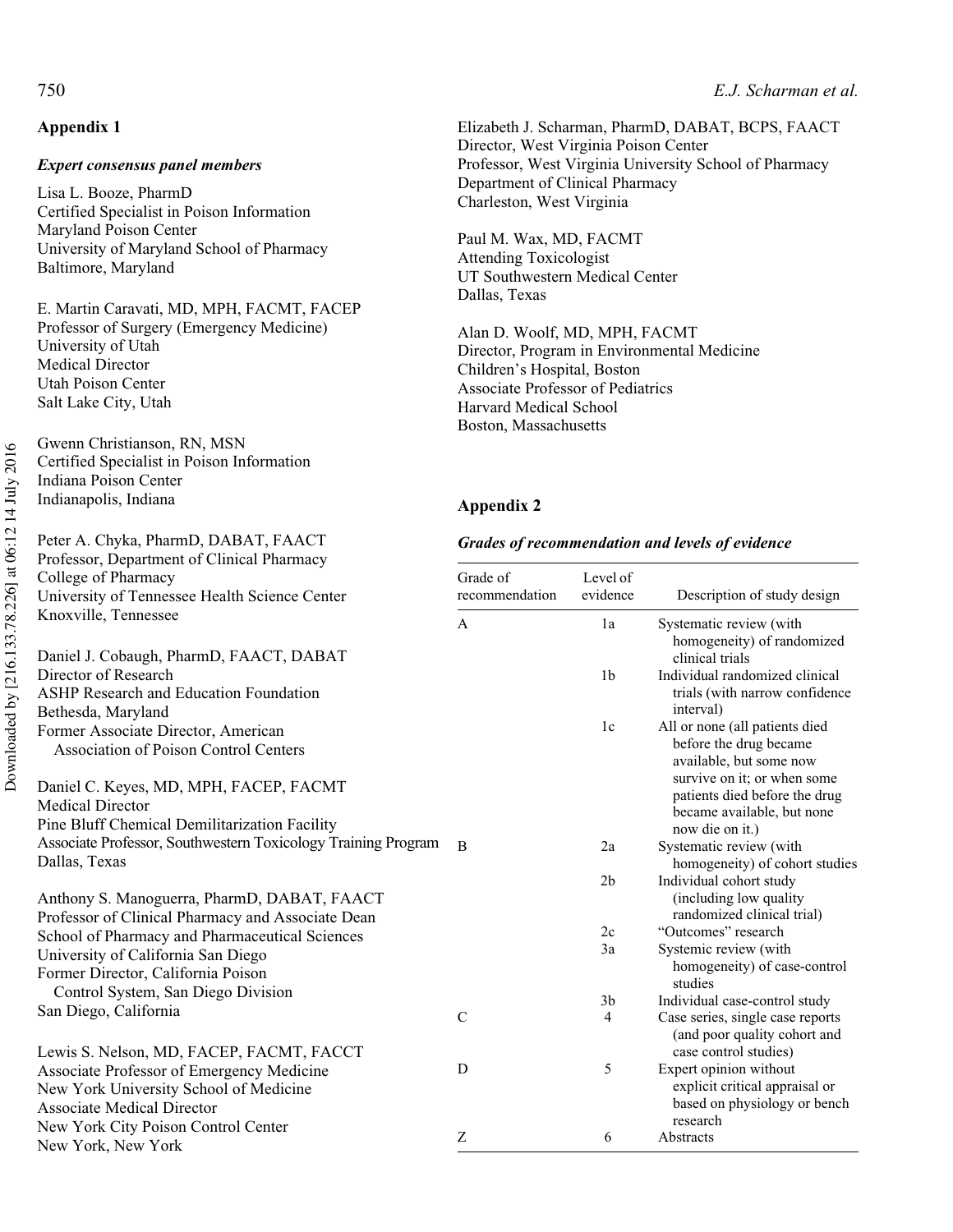# **Appendix 3**

# *Secondary review panel organizations*

| <b>Secondary review panel organizations</b>                                                                                                                                                                                                                                                                                                                                                                                                                                                                                                                                                                                                                                                                                             | <b>Consumer Federation of America</b>                                                                                                                                                                                                                                                                                                                                                                                                                                                                                                                                                                                                                                                                                     |
|-----------------------------------------------------------------------------------------------------------------------------------------------------------------------------------------------------------------------------------------------------------------------------------------------------------------------------------------------------------------------------------------------------------------------------------------------------------------------------------------------------------------------------------------------------------------------------------------------------------------------------------------------------------------------------------------------------------------------------------------|---------------------------------------------------------------------------------------------------------------------------------------------------------------------------------------------------------------------------------------------------------------------------------------------------------------------------------------------------------------------------------------------------------------------------------------------------------------------------------------------------------------------------------------------------------------------------------------------------------------------------------------------------------------------------------------------------------------------------|
| <b>Ambulatory Pediatric Association</b><br>American Academy of Breastfeeding Medicine<br>American Academy of Emergency Medicine<br><b>American Academy of Pediatrics</b><br>American Association for Health Education<br>American College of Clinical Pharmacy<br>American College of Emergency Physicians<br>American College of Occupational and Environmental<br>Medicine<br><b>American Pharmacists Association</b><br>American Public Health Association<br>American Society of Health-System Pharmacists<br>Association of Maternal and Child Health Programs<br>Association of Occupational and Environmental Clinics<br>Association of State and Territorial Health Officials<br>Canadian Association of Poison Control Centres | <b>Consumer Product Safety Commission</b><br>Department of Transportation<br><b>Emergency Medical Services for Children</b><br><b>Emergency Nurses Association</b><br><b>Environmental Protection Agency</b><br>Food and Drug Administration<br>National Association of Children's Hospitals and Related<br>Institutions<br>National Association of Emergency Medical Services Physicians<br>National Association of Emergency Medical Technicians<br>National Association of School Nurses<br>National Association of State Emergency Medical Services<br><b>Directors</b><br>National Safe Kids Campaign<br><b>Teratology Society</b><br>World Health Organization International Programme on<br><b>Chemical Safety</b> |

# **Appendix 4**

# *Triage algorithm for methylphenidate poisoning*

| $YES \rightarrow Refer$ to emergency department.                                                                                               |
|------------------------------------------------------------------------------------------------------------------------------------------------|
|                                                                                                                                                |
| $YES \rightarrow Refer$ to emergency department.                                                                                               |
|                                                                                                                                                |
| $YES \rightarrow Refer$ to emergency department.                                                                                               |
|                                                                                                                                                |
| $YES \rightarrow Refer$ to emergency department                                                                                                |
|                                                                                                                                                |
| $YES \rightarrow No$ further treatment is necessary. Follow-up<br>with the patient if symptoms are present to make sure<br>they have resolved. |
|                                                                                                                                                |
| $YES \rightarrow Refer$ to emergency department.                                                                                               |
|                                                                                                                                                |

Centers for Disease Control and Prevention – National Center

for Injury Prevention and Control